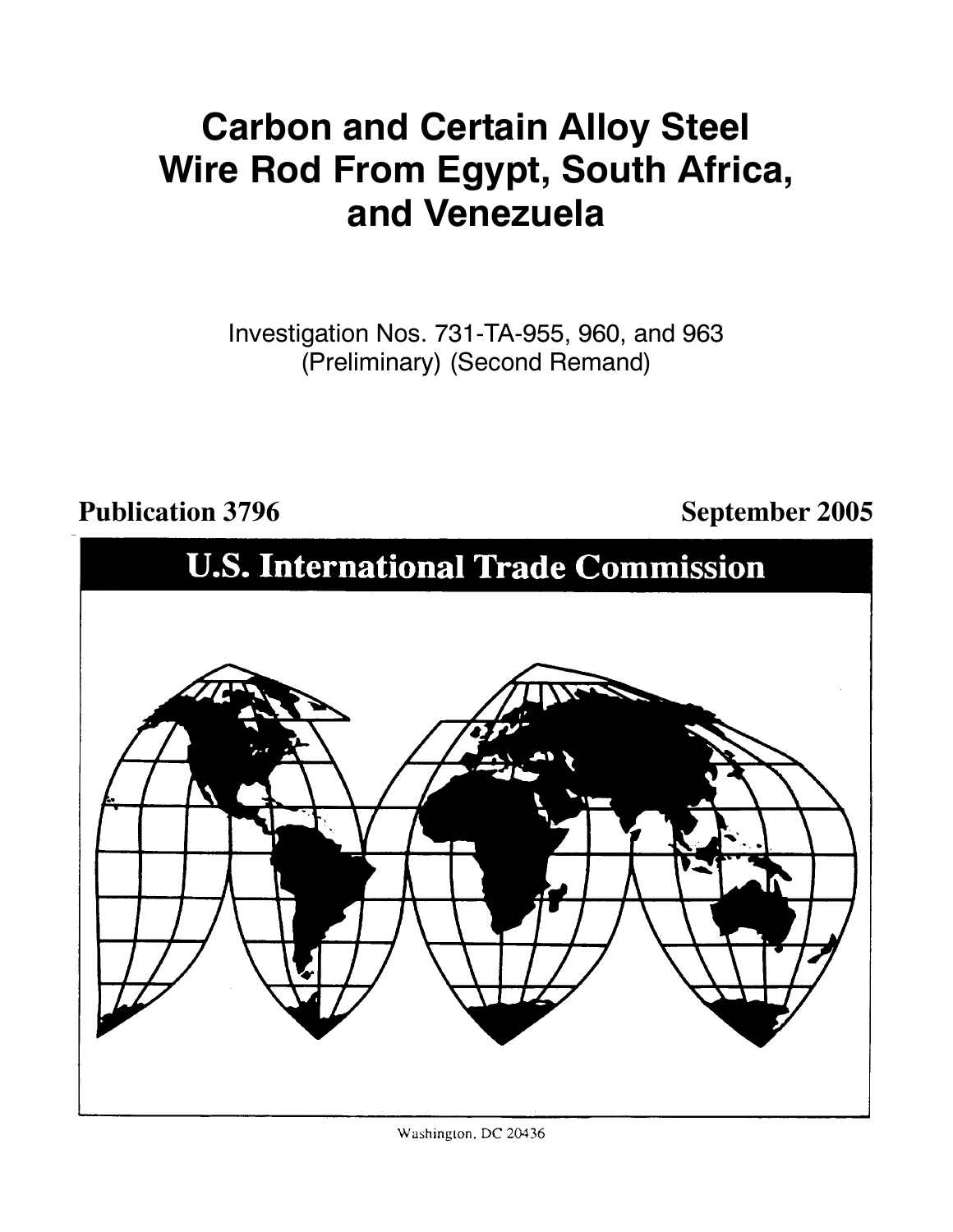# **U.S. International Trade Commission**

# **COMMISSIONERS**

**Jennifer A. Hillman Deanna Tanner Okun, Vice Chairman Stephen Koplan, Chairman Charlotte R. Lane Daniel R. Pearson Shara L. Aranoff**

> Robert A. Rogowsky *Director of Operations*

> > *Staff assigned*

Karen Driscoll, *Attorney* Elizabeth Haines, *Investigator*

**Address all communications to Secretary to the Commission United States International Trade Commission Washington, DC 20436**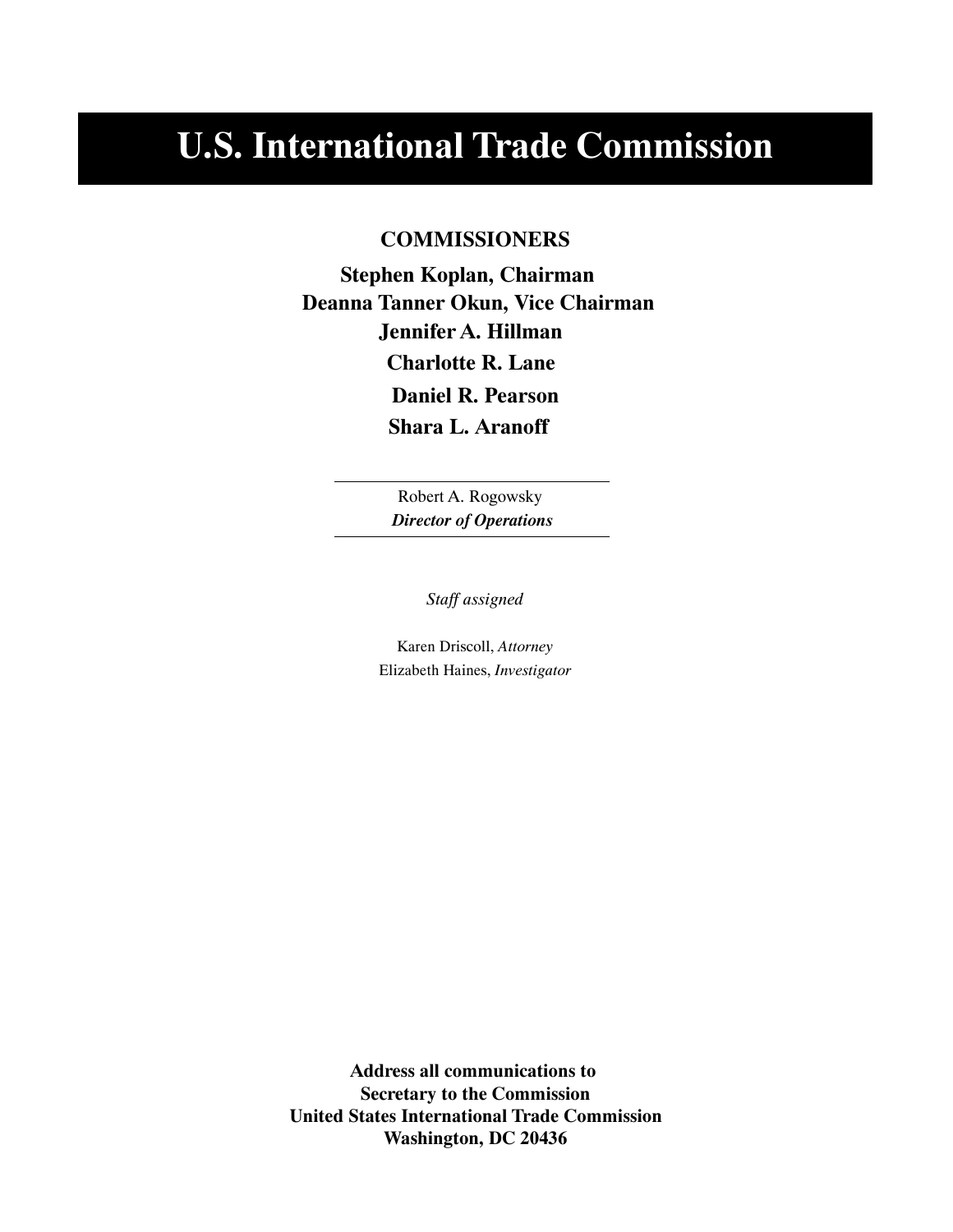# **U.S. International Trade Commission**

Washington, DC 20436 *www.usitc.gov*

# **Carbon and Certain Alloy Steel Wire Rod From Egypt, South Africa, and Venezuela**

Investigation Nos. 731-TA-955, 960, and 963 (Preliminary) (Second Remand)



**Publication 3796**

**September 2005**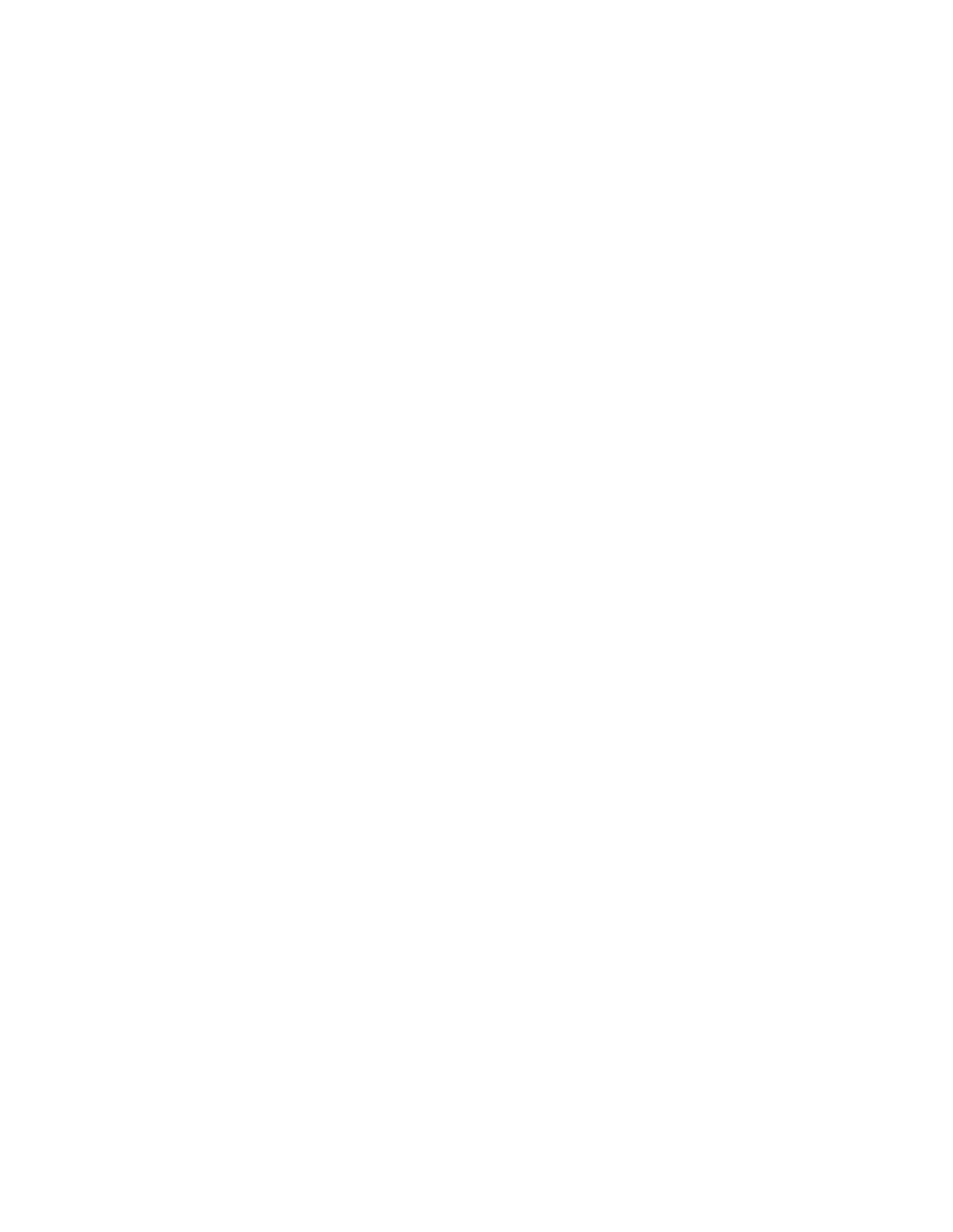# **VIEWS OF THE COMMISSION 1**

### **I. Background and Summary**

By decision dated June 7, 2005,<sup>2</sup> the Court of International Trade (the "Court") remanded the Commission's preliminary determinations that subject imports of carbon and certain alloy steel wire rod ("wire rod")<sup>3</sup> from South Africa individually, and Egypt, South Africa and Venezuela in the aggregate, would not imminently exceed the statutory negligibility thresholds for threat determinations.<sup>4</sup> The Court ordered the Commission to reconsider its preliminary determinations that subject imports of wire rod from South Africa would not imminently exceed three percent, and that those from Egypt, South Africa and Venezuela, collectively, would not imminently exceed seven percent, of the volume of all wire rod imported into the United States.<sup>5</sup> The Court indicated that if the Commission found on remand that these imports were negligible for purposes of its threat determination, it should provide clear and convincing evidence supporting those determinations.<sup>6</sup>

In particular, the Court noted the rate of increase in subject imports from South Africa from 1998 to 2000, which the Court hypothesized could result in subject imports from South Africa exceeding the negligibility threshold in "a year or two."<sup>7</sup> The Court interpreted the statutory term "imminent" to be consistent with the consideration of a one to two year time frame, relying on an earlier decision by the Court, Asociacion de Prod. De Salmon Y Trucha de Chile AG v. U.S. Int'l Trade Comm'n, 26 CIT 29, 39, 180 F. Supp. 2d 1360, 1371 (2002) ("Salmon"). In addition, the Court remanded the Commission's

<sup>3</sup> In its notice of initiation, the Department of Commerce ("Commerce") defined the imported merchandise within the scope of these investigations as:

[C]ertain hot-rolled products of carbon steel and alloy steel, in coils, of approximately round cross section, 5.00 mm or more, but less than 19.0 mm, in solid cross-sectional diameter, with certain enumerated exclusions.

 66 Fed. Reg. 49931, 49931-49932 (Oct. 1, 2001) (initiation of countervailing duty investigations). 66 Fed. Reg. 50164 (Oct. 2, 2001) (initiation of antidumping duty investigations).

 $1$  Commissioner Marcia E. Miller did not participate in this remand determination. Commissioner Daniel R. Pearson and Commissioner Shara L. Aranoff are not participating in this remand determination.

<sup>&</sup>lt;sup>2</sup> Co-Steel Raritan, Inc. v. United States International Trade Commission, Ct. Int'l Trade Slip Op. 05-63 (June 7, 2005) Court No. 01-00955 ("Slip Op. 05-63") ("*Co-Steel III*").

<sup>&</sup>lt;sup>4</sup>Carbon and Certain Alloy Steel Wire Rod from Brazil, Canada, Egypt, Germany, Indonesia, Mexico, Moldova, South Africa, Trinidad and Tobago, Turkey, Ukraine and Venezuela, Inv. Nos. 701- TA-417-421 and 731-TA-953-963, USITC Pub. 3546 (Oct. 2001) ("Preliminary Determinations"). Citations are to the confidential version of the Preliminary Determinations. The statutory negligibility provision is codified at 19 U.S.C. § 1677(24).

 $<sup>5</sup>$  Slip Op. 05-63 at 15.</sup>

 $<sup>6</sup>$  Slip Op. O5-63 at 12-13, 15.</sup>

<sup>7</sup> Slip Op. 05-63 at 13.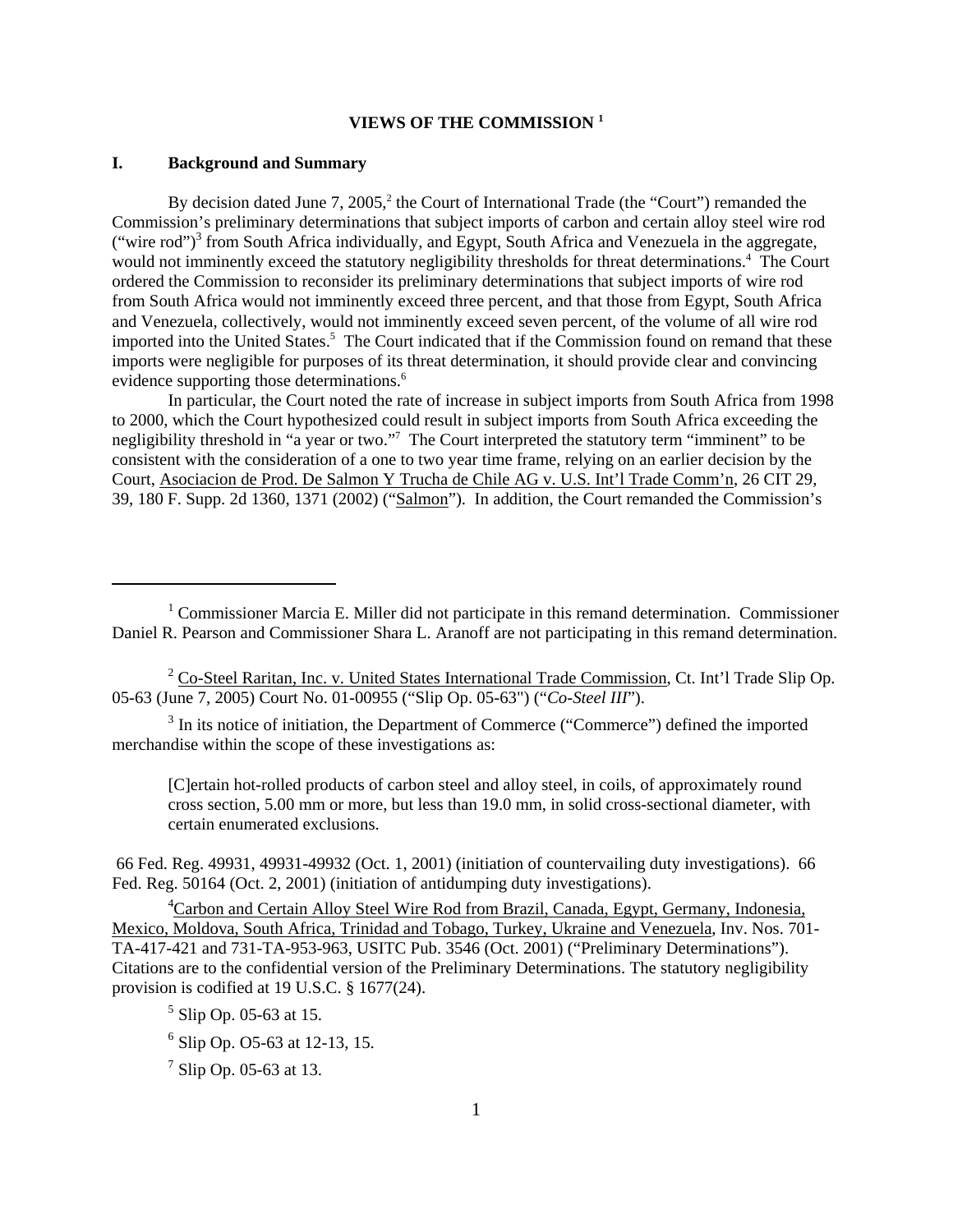aggregate negligibility determination, directing the Commission to "pinpoint the clear and convincing evidence on the record" supporting the Commission's determination.<sup>8</sup>

On remand, we have reexamined the record and determine that subject imports of wire rod from South Africa that are allegedly sold in the United States at less than fair value are negligible individually, and that subject imports from Egypt, South Africa and Venezuela that are allegedly sold in the United States at less than fair value are negligible in the aggregate, for purposes of our threat determinations. 19 U.S.C. § 1677 (24)(A)(iv). In reaching these determinations, we have carefully considered the Court's holdings and instructions, and the record evidence in these preliminary investigations.

As discussed below, we find no evidence on the record that subject imports from South Africa, individually, or that aggregate subject imports from Egypt, South Africa and Venezuela, will imminently exceed the applicable negligibility thresholds, respectively, three and seven percent of total imports.<sup>9</sup> As a preliminary matter, we interpret the statutory meaning of imminent to vary with the industry under investigation, consistent with language in Salmon, and we find that "imminent" in this case is a shorter period of time than in Salmon, in light of the differences in the two industries, products, and markets.

With respect to South Africa individually, the record supports a finding that subject imports will, at most, increase only minimally in the imminent future. We base this assessment on actual import data, record evidence from importers and one exporter, and market conditions. The actual import data show that subject import volume increased only marginally between the 12-month periods January to December 2000 and August 2000 to July 2001, the statutory negligibility period. Data from the largest reporting importer of subject merchandise from South Africa and the responding exporter do not indicate a significant increase in subject imports from South Africa in the imminent future.

Market conditions are not conducive to further penetration of the U.S. market by subject imports from South Africa. First, the U.S. market has grown increasingly competitive as the volume of total imports in the market has increased over the period of investigation while demand, measured by apparent consumption, has fallen. Moreover, any increase in wire rod imports in the imminent future is most likely to come from four subject countries with excess production capacity and significant incentives to increase exports to the United States, rather than South Africa. Over the period of investigation, subject imports from Brazil, Canada, Mexico and Trinidad and Tobago increased until, aggregated, they exceeded fifty percent of total imports to the United States during the statutory negligibility period, and the record indicates a likelihood of increased imports from these countries, in particular due to excess capacity and significant incentives to increase exports. Even if subject imports from South Africa were to increase, this increase would likely be much smaller than the increase in total imports, with a resulting decline in South Africa's share of total imports.

We also find that there is no potential that subject imports from Egypt, South Africa and Venezuela would imminently exceed the aggregate negligibility threshold. These aggregate subject imports have exhibited a downward trend since 1999. As with South Africa individually, aggregate subject imports from Egypt, South Africa and Venezuela face a more competitive U.S. market, with decreased demand, increased total imports, and potentially significant increases in imports from large exporters. Responding wire rod producers from Egypt, South Africa and Venezuela have reported, respectively, \*\*\* production capacity, no interest in exporting to the United States, and \*\*\* production capacity. They also have \*\*\* inventories. These data are not indicative of increased exports to the United States. Increases in total imports in the imminent future are likely to outstrip any increase in aggregate

<sup>&</sup>lt;sup>8</sup> Slip Op. 05-63 at 15.

<sup>&</sup>lt;sup>9</sup> We base our determinations on the record as it existed at the time of our original preliminary determinations. Our determinations are issued in the present tense, as if we were issuing them at that time.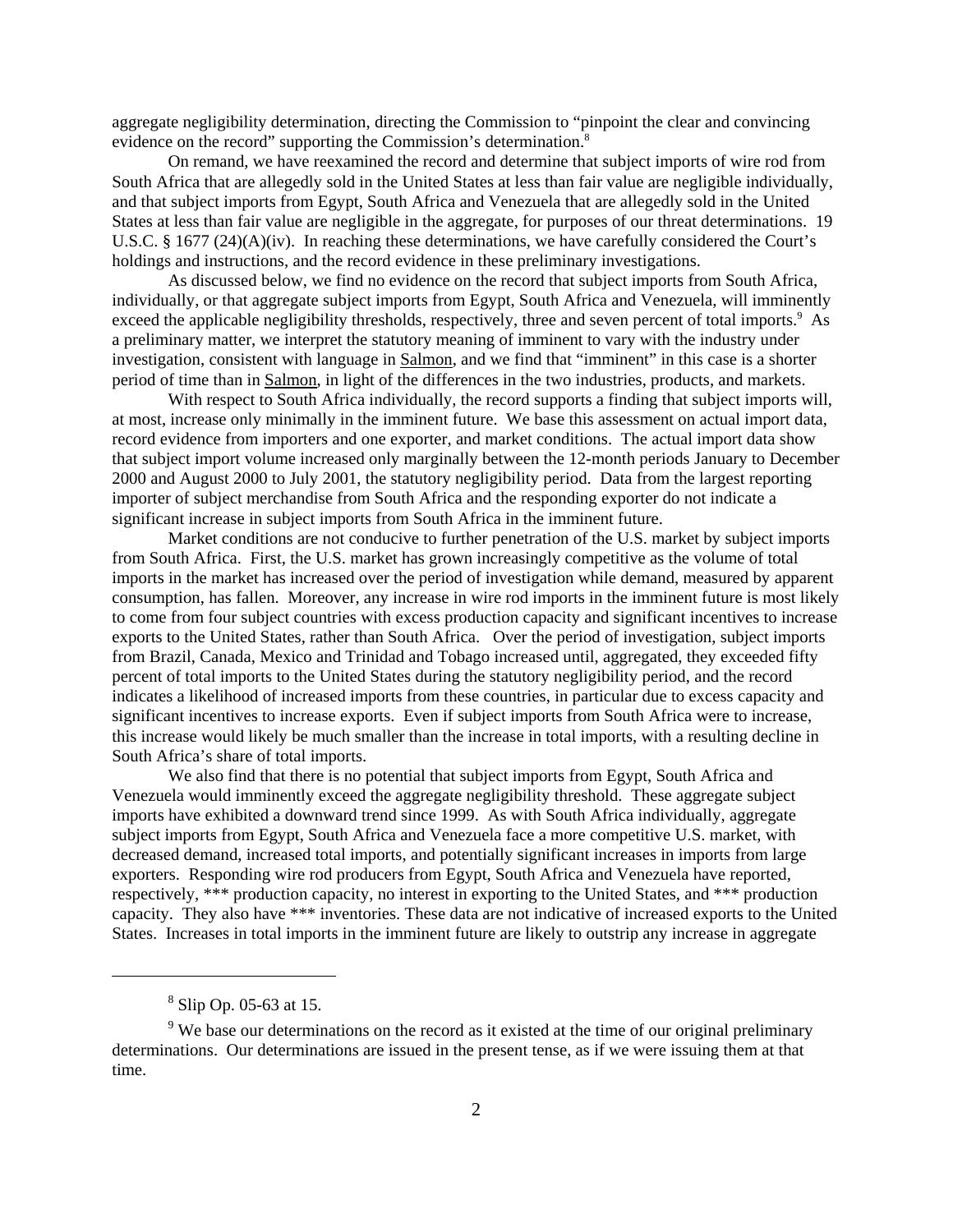subject imports from these countries, with a resulting decline in their share of total imports. We discuss these conclusions in more detail below.

### **II. Procedural History**

The procedural history of this case is complex. We provide a brief summary but assume familiarity with earlier aspects of the administrative proceedings and subsequent litigation.

## A. The Commission's Original Determinations

On August 31, 2001, several domestic producers of wire rod filed petitions alleging that an industry in the United States was materially injured by reason of imports of wire rod from 12 countries that were allegedly subsidized and/or sold at less than fair value.

On October 12, 2001, the Commission found a reasonable indication that an industry in the United States was materially injured by reason of imports of wire rod from Brazil, Canada, Germany, Trinidad and Tobago, and Turkey that were allegedly subsidized, and by reason of imports of wire rod from Brazil, Canada, Germany, Indonesia, Mexico, Moldova, Trinidad and Tobago, and Ukraine that were allegedly sold in the United States at less than fair value. It also found that imports of wire rod from Egypt, South Africa and Venezuela that were allegedly sold in the United States at less than fair value were negligible.<sup>10</sup> The Commission therefore terminated the investigations of the subject imports from Egypt, South Africa and Venezuela.

The Commission found a single domestic like product consisting of all wire rod corresponding to Commerce's scope in these investigations.<sup>11</sup> Based on its finding that the domestic like product consisted of all wire rod included within the scope of these investigations, the Commission found that the domestic industry consisted of all domestic producers of wire rod.<sup>12</sup>

The Commission evaluated negligibility based on official Commerce import statistics for the period August 2000 through July 2001, the most recent twelve month period for which data were available at the time of the Preliminary Determination. It found that negligibility was an issue for three of the 12 countries with respect to the antidumping duty investigations, namely Egypt, with a share of total imports of 1.4 percent; South Africa, with a share of 2.6 percent; and Venezuela, with a share of 2.1 percent.13 The level of imports from each of these countries was below the negligibility threshold of three percent of total imports, and the combined import share of these three countries, 6.1 percent, was below the aggregate negligibility level of seven percent prescribed by statute. The Commission therefore found that subject imports from Egypt, South Africa, and Venezuela were negligible for purposes of its present material injury analysis.<sup>14</sup>

- <sup>12</sup> Preliminary Determination at 9.
- <sup>13</sup> Preliminary Determination at 11-13.

 $14$  In reaching these conclusions, the Commission relied on import data from the period August 2000 to July 2001, rejecting Plaintiffs' arguments that it should examine imports from the July 2000-June 2001 period. Preliminary Determination at 11, n.37 The Court has upheld that finding by the Commission. Co-Steel Raritan, Inc. v. United States International Trade Commission, 244 F. Supp. 2d 1349, 1353 (CIT 2002) ("*Co-Steel I*"). The Commission also rejected Plaintiffs' arguments that its request for a scope modification at Commerce required the Commission to find that all subject imports

<sup>&</sup>lt;sup>10</sup> Commissioner Lynn M. Bragg dissented, as discussed below.

<sup>&</sup>lt;sup>11</sup> Preliminary Determination at 9.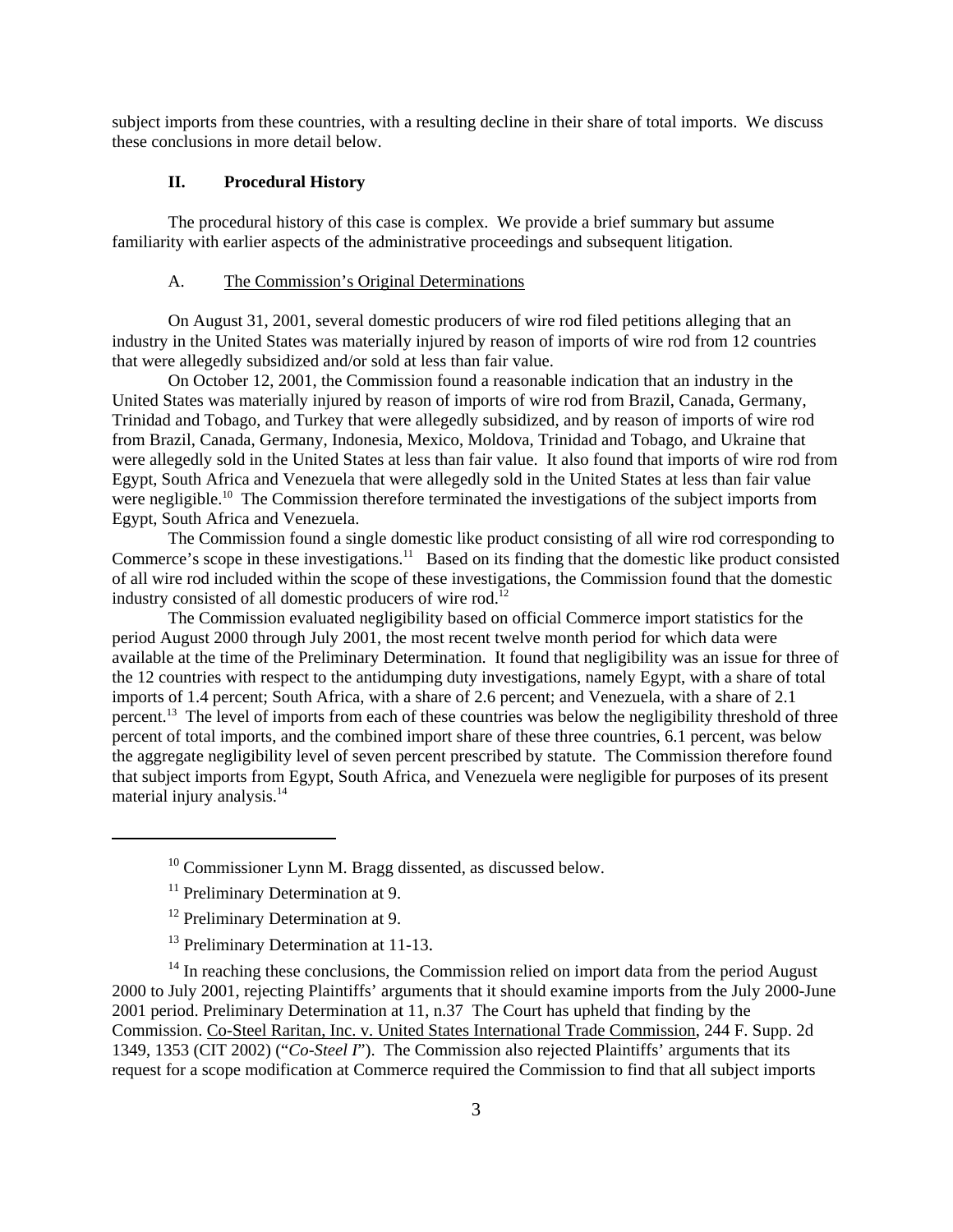The Commission then turned to its negligibility analysis for purposes of analyzing threat of material injury. It found, pursuant to 19 U.S.C.  $\S$  1677(24)(A)(iv), that subject imports from Egypt, South Africa, and Venezuela would not imminently account for more than three percent individually, or seven percent in the aggregate, of the total volume of wire rod imports.<sup>15</sup> It addressed each of these countries separately, and in the aggregate.

*Egypt*. For the statutory negligibility period, August 2000 to July 2001, subject imports from Egypt accounted for 1.4 percent of total imports. Egyptian subject imports' share of total imports was 2.0 percent in 1998, 0.8 percent in 1999, and 1.2 percent in 2000; the share was 0.9 percent in interim (January to June)  $2001$ .<sup>16</sup> Capacity utilization for the Egyptian industry was at \*\*\* percent in 2000, and was \*\*\* in both 2001 and 2002.<sup>17</sup> Inventories in Egypt \*\*\*.<sup>18</sup> Given Egypt's very small share of total imports, \*\*\* level of capacity utilization, and \*\*\*, the Commission concluded that subject imports from Egypt would not imminently exceed three percent of total imports.

*South Africa*. For the statutory negligibility period, subject imports from South Africa accounted for 2.6 percent of total imports. South African subject imports' share of total imports was 1.8 percent in 1998, 2.0 percent in 1999, and 2.4 percent in 2000; the share was 2.6 percent in interim 2001.19 The Commission acknowledged that subject imports from South Africa had increased over the period of investigation, and were higher in interim 2001 as compared to interim 2000, but also found that they remained well under the three percent threshold throughout the period of investigation. Given South Africa's import share for the period August 2000 to July 2001, 2.6 percent, and that its import share had not exceeded three percent at any time during the period of investigation, the Commission found that South Africa's share of total imports would not imminently exceed three percent of total imports.<sup>20</sup>

 In a footnote, the Commission acknowledged that it had received questionnaire responses from only one out of three producers of wire rod in South Africa, Scaw Metals, Limited (Scaw Metals). Scaw Metals reported that it accounted for \*\*\* percent of South African production of wire rod, and did not export to the United States during the period examined. The Commission found that although Scaw Metals had excess capacity and intended to increase production, Scaw Metals did not intend to begin exporting to the United States.<sup>21</sup>

 *Venezuela*. For the statutory negligibility period, subject imports from Venezuela accounted for 2.1 percent of total imports. Venezuelan subject imports' share of total imports was 1.6 percent in 1998, 4.6 percent in 1999, and 2.7 percent in 2000; the share was 1.5 percent in interim 2001.<sup>22</sup> The volume of subject imports from Venezuela decreased since its peak in 1999, and the volume of subject imports from Venezuela was significantly lower in interim 2001 (20,724 short tons) than in interim 2000 (48,440 short

- <sup>18</sup> Preliminary Determination at 14.
- <sup>19</sup> Preliminary Determination at 15.
- <sup>20</sup> Preliminary Determination at 15.
- <sup>21</sup> Preliminary Determination at 15, n.48.

were non-negligible. Id. at 13, n.41. The Federal Circuit upheld that Commission finding. Co-Steel Raritan, Inc. v. Int'l Trade Comm'n, 357 F. 3d 1294, 1313-14 (Fed. Cir. 2004).

 $15$  Commissioner Bragg found that imports from Egypt, South Africa, and Venezuela collectively would imminently exceed the aggregate statutory negligibility threshold, and made an affirmative threat determination with regard to such imports. Preliminary Determination at 14, n.43.

<sup>&</sup>lt;sup>16</sup> Preliminary Determination at 14.

<sup>&</sup>lt;sup>17</sup> Preliminary Determination at 14.

<sup>&</sup>lt;sup>22</sup> Preliminary Determination at 15.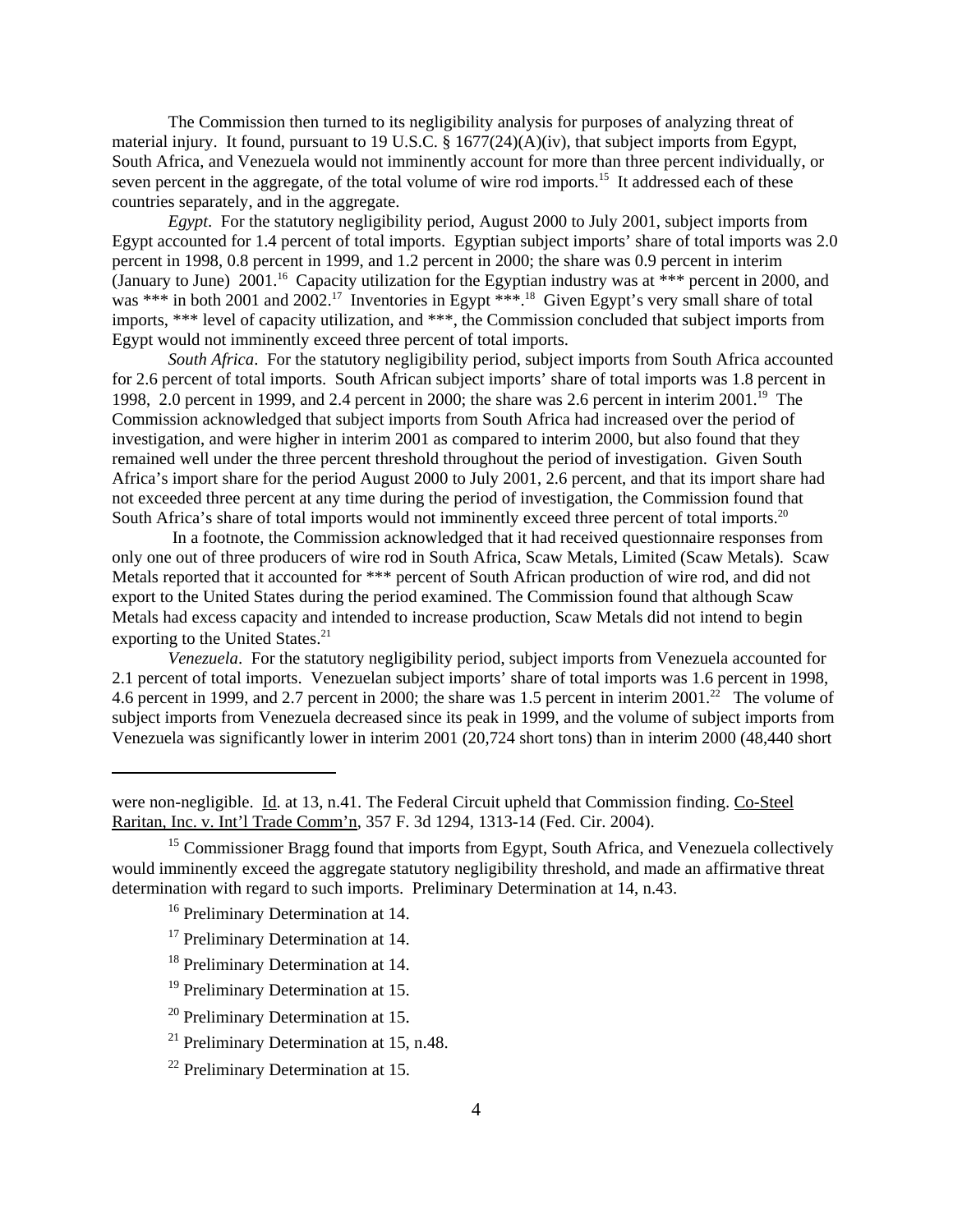tons).<sup>23</sup> Venezuelan capacity utilization was \*\*\* in 2000, and was projected to \*\*\* in 2001 and 2002.<sup>24</sup> Inventories in Venezuela fell from 1998 to 2000, although they were higher in interim 2001 compared with interim 2000.<sup>25</sup> Given Venezuela's import share, decreasing volumes, \*\*\* capacity utilization, and \*\*\* inventories, the Commission found that Venezuela's share of total imports would not imminently exceed three percent.

*Aggregate*. The Commission found that there was limited potential for growth in the share of imports by any of the three subject countries, and concluded that the aggregate share of these three countries, which was 6.1 percent for the period August 2000 to July 2001, would not imminently exceed seven percent. Pursuant to 19 U.S.C.  $\S$  1673b(a)(1), the Commission terminated the antidumping duty investigations for Egypt, South Africa, and Venezuela by operation of law.

# B. The Court's Decisions in *Co-Steel I* and *Co-Steel II*, the Commission's First Remand Decision and the Federal Circuit Decision

After the Commission issued its Preliminary Determinations, Plaintiffs appealed the Commission's negligibility determinations to the Court. In *Co-Steel I*, the Court affirmed in part, and remanded in part, the Commission's Preliminary Determinations.

The Court affirmed the Commission's use of import data from the August 2000 to July 2001 period. *Co-Steel I,* 244 F. Supp. 2d at 1353. It remanded the Commission's present material injury negligibility determinations, however, ordering it to take into consideration Commerce's modification of the scope of investigation, issued subsequent to the Commission's Preliminary Determinations.<sup>26</sup> The Court did not address Plaintiffs' arguments regarding the Commission's negligibility for threat analysis. The Commission issued an affirmative remand determination in compliance with the Court's order, although it disagreed with the Court that it should consider on remand events subsequent to its original determination.27 That remand determination was affirmed in *Co-Steel II.28*

The case was appealed to the Federal Circuit. The Federal Circuit found that the Court had erred in ordering the Commission to take subsequent events into account on remand, and vacated *Co-Steel II.*  It remanded the case to the Court for it to address Plaintiffs' negligibility in threat arguments,<sup>29</sup> which the Court has done in *Co-Steel III*.

 $27$  Carbon and Certain Alloy Steel Wire Rod from Egypt, South Africa and Venezuela, Invs. Nos. 731-TA-955, 960 and 963 (Remand) USITC Pub. 3529 (Oct. 2002) at 4.

 $28$  Co-Steel Raritan, Inc. v. United States International Trade Commission, 26 CIT 1131 (2002) ("*Co-Steel II*").

 $^{29}$ Co-Steel Raritan, Inc. v. Int'l Trade Comm'n, 357 F. 3d 1294, 1316-17 (Fed. Cir. 2004).

<sup>&</sup>lt;sup>23</sup> Preliminary Determination at 15-16.<br><sup>24</sup> Preliminary Determination at 16.

<sup>&</sup>lt;sup>25</sup> Preliminary Determination at 16.

 $26$  This modification was in response to Plaintiffs' request for a modification to the scope of investigation, which was filed on October 9, 2001, three days before the Commission's vote in this case, on October 12, 2001. Letter to the Commission dated October 9, 2001, with attached request for scope modification to Commerce.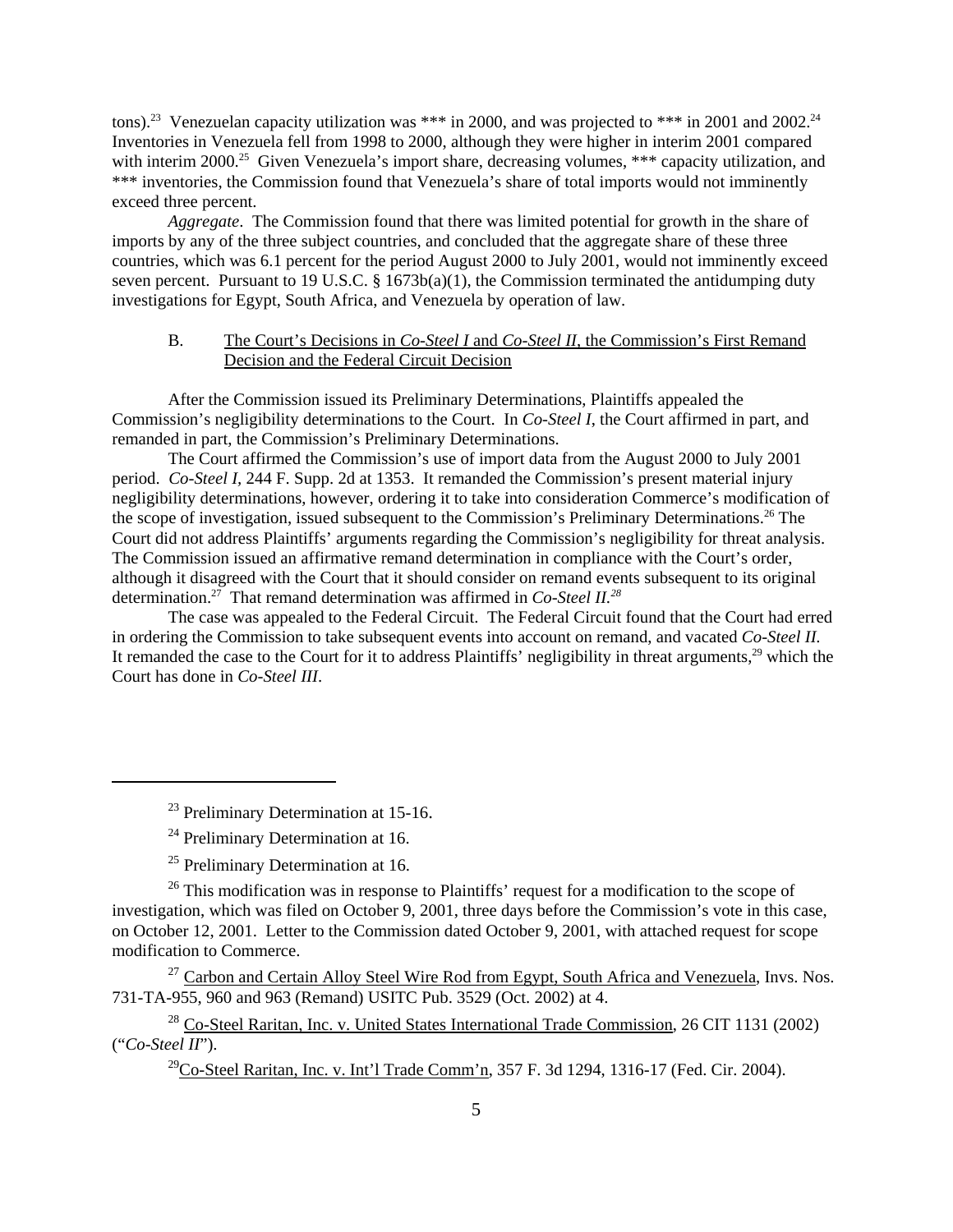# C. The Court's Decision in *Co-Steel III*.

In *Co-Steel III*,<sup>30</sup> the Court addressed Plaintiffs' negligibility for threat arguments, which it had not done in its previous decisions. Once again, the Court affirmed the Commission's Preliminary Determinations on negligibility in part, and remanded in part.

The Court affirmed the Commission's findings that subject imports from Egypt and Venezuela were individually negligible for purposes of the Commission's threat analysis.<sup>31</sup> The Court agreed with the Commission that the ratio of subject imports from Egypt to total wire rod imports was so low that there was no potential that subject imports from Egypt would imminently account for more than three percent of the volume of all wire rod imported into the United States.<sup>32</sup> The Court also upheld the Commission's determination that subject imports from Venezuela would not imminently account for more than three percent of the volume of all wire rod imported into the United States.<sup>33</sup> The Court noted Plaintiffs' argument that the Commission had erred when it discounted projected increases in exports from Venezuelan wire rod producer and exporter Sidor in 2001, in favor of import data that reflected lower subject imports from Venezuela in interim 2001 as compared to interim 2000.34The Court rejected this argument because reliance on the interim import data was not an abuse of discretion.35 Rather, the Court found that the Commission was permitted to make reasonable interpretations of the evidence and to assign varying degrees of significance to any particular factor.<sup>36</sup> The Court pointed out that the Commission had not relied only on import volume data, but also on production capacity and inventory data for the Venezuelan wire rod industry.<sup>37</sup> The Court found that there was a rational connection between the evidence relied on by the Commission and its negligibility determination.<sup>38</sup> Accordingly, the Court upheld the Commission's individual negligibility for threat determination with respect to Venezuela.39

The Court remanded the Commission's finding that subject imports from South Africa were negligible. The Court found some potential for subject imports from South Africa to increase in total import share over the next one to two years. The Court acknowledged that the import share held by South Africa had stayed below the negligibility threshold, but found that was not enough to sustain a negligibility determination, given the upward trend over the period of investigation in the proportion of imports represented by subject imports from South Africa.<sup>40</sup> The Court found that the Commission was required to consider the rate of import growth under the Statement of Administrative Action ("SAA"),<sup>41</sup>

- <sup>30</sup> *Co-Steel III* is cited as Slip Op. 05-63.
- $31$  Slip Op. 05-63 at 8-10.
- <sup>32</sup> Slip. Op. 05-63 at 8.
- <sup>33</sup> Slip. Op. 05-63 at 8-10.
- 34 Slip. Op. 05-63 at 8-9.
- $35$  Slip. Op. 05-63 at 9.
- <sup>36</sup> Slip. Op. 05-63 at 9.
- $37$  Slip. Op. 05-63 at 9.
- <sup>38</sup> Slip. Op. 05-63 at 9.
- <sup>39</sup> Slip. Op. 05-63 at 10.
- $40$  Slip. Op. 05-63 at 11.

<sup>41</sup> H.R. Doc. No. 103-316, vol. 1 (1994). The SAA is an authoritative interpretation of the Uruguay Round Agreements Act. 19 U.S.C. § 3512 (d). See also Caribbean Ispat v. United States, 366 F.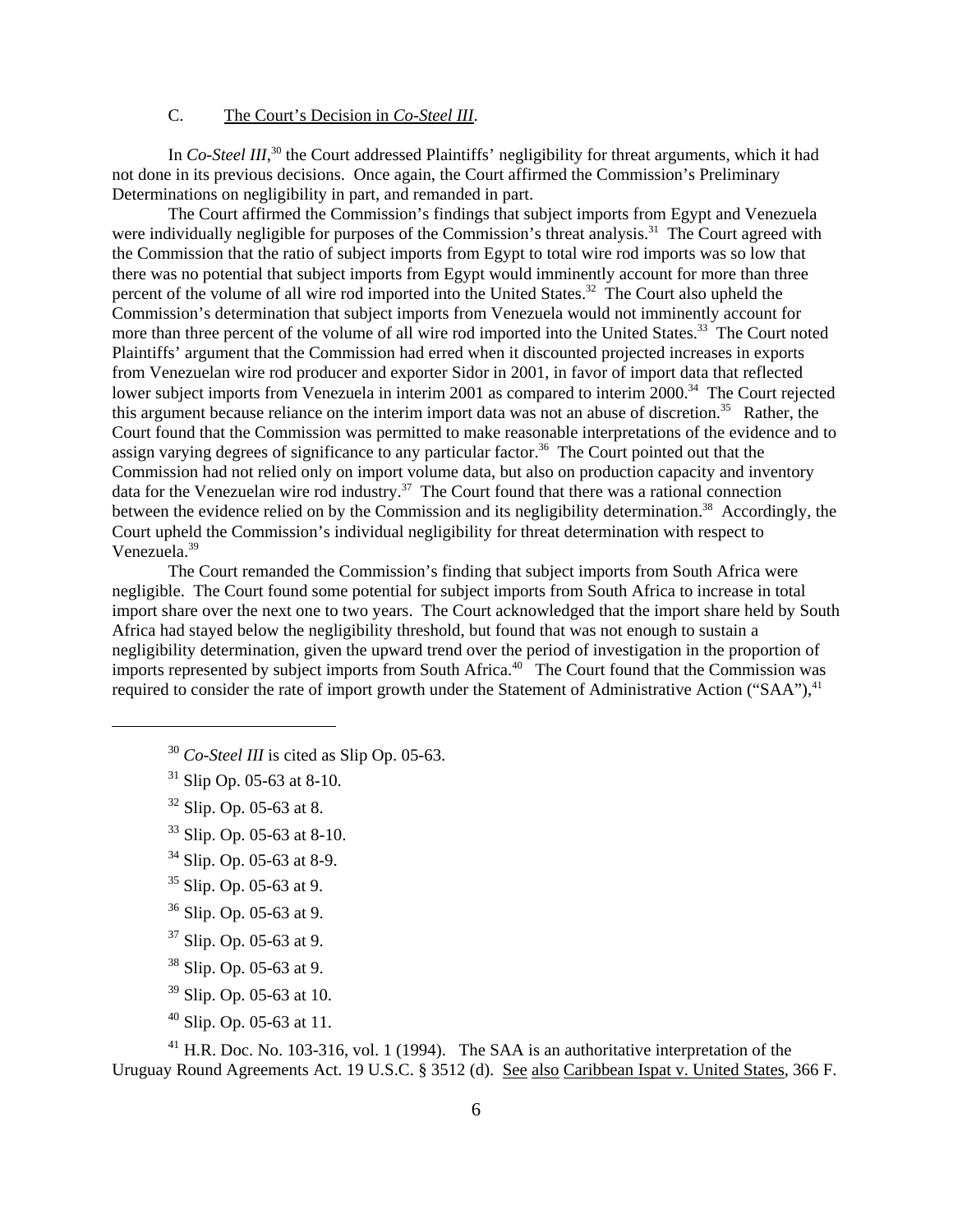and that "[a] rough estimate makes it only a matter of a year or two before the three percent threshold could be exceeded."42 According to the Court, the word "imminent" found in the negligibility provision encompassed at least one to two years, based on language in the 2002 decision by the Court in Salmon.<sup>43</sup>

The Court acknowledged the Commission's analysis of information gathered from South African wire rod producer Scaw Metals, which accounted for \*\*\* percent of wire rod production in South Africa. The Commission had found that although Scaw Metals projected increased production and increased shipments to third country markets in the future, it did not export wire rod to the United States over the period examined, and it did not plan to do so in the future.<sup>44</sup> The Court stated that increased shipments to third country markets were not inconsistent with increased shipments to the United States.<sup>45</sup>

As for Plaintiffs' arguments regarding the lack of questionnaire responses on behalf of South African exporters other than Scaw Metals,<sup>46</sup> the Court found that the SAA was "permissive of incomplete information in deciding negligibility," and cited to language in the SAA stating inter alia that the negligibility provision permits the Commission to make reasonable estimates on the basis of available statistics, given that the Commission may not have access to complete questionnaire data in a preliminary determination.<sup>47</sup>

The Court then remanded the Commission's negligibility findings as to threat with respect to subject imports from South Africa, individually, and as to Egypt, South Africa and Venezuela, in the aggregate.

# **III. Domestic Like Product and Domestic Industry.**

We reaffirm our prior findings as to domestic like product and domestic industry. We again define the domestic like product to be wire rod corresponding to Commerce's scope of investigation, as it existed at the time of our Preliminary Determinations. We also define the domestic industry to be all domestic producers of wire rod.<sup>48</sup>

 $42$  Slip. Op. 05-63 at 11, 13.

.

<sup>43</sup> The Court based its interpretation of "imminent" on Judge Goldberg's statement in Salmon that "[t]he term [imminent] does not necessarily mean . . . immediate, as the statute does not establish any specific time limit governing when a potential action can be characterized as imminent." Slip. Op. 05-63 at 13 (quoting Salmon, 180 F.Supp. 2d at 1371-72). The Court also cited to Judge Goldberg's statement that "[n]o bright-line test exists to determine when injury is imminent." 180 F. Supp. 2d at 1371.

- $44$  Slip. Op. 05-63 at 14, n.8.
- <sup>45</sup> Slip. Op. 05-63 at 14, n.8.
- <sup>46</sup> Slip. Op. 05-63 at 14, n.8.
- $47$  Slip. Op. 05-63 at 14, n.8.

<sup>48</sup> Commissioner Lane did not participate in the original investigations. She has reviewed the record and adopts the Commission majority's prior views on domestic like product and domestic industry.

Supp. 2d 1300, 1305, n.9 (CIT 2005), appeal docketed, No. 05-1400 (Fed. Cir. May 25, 2005)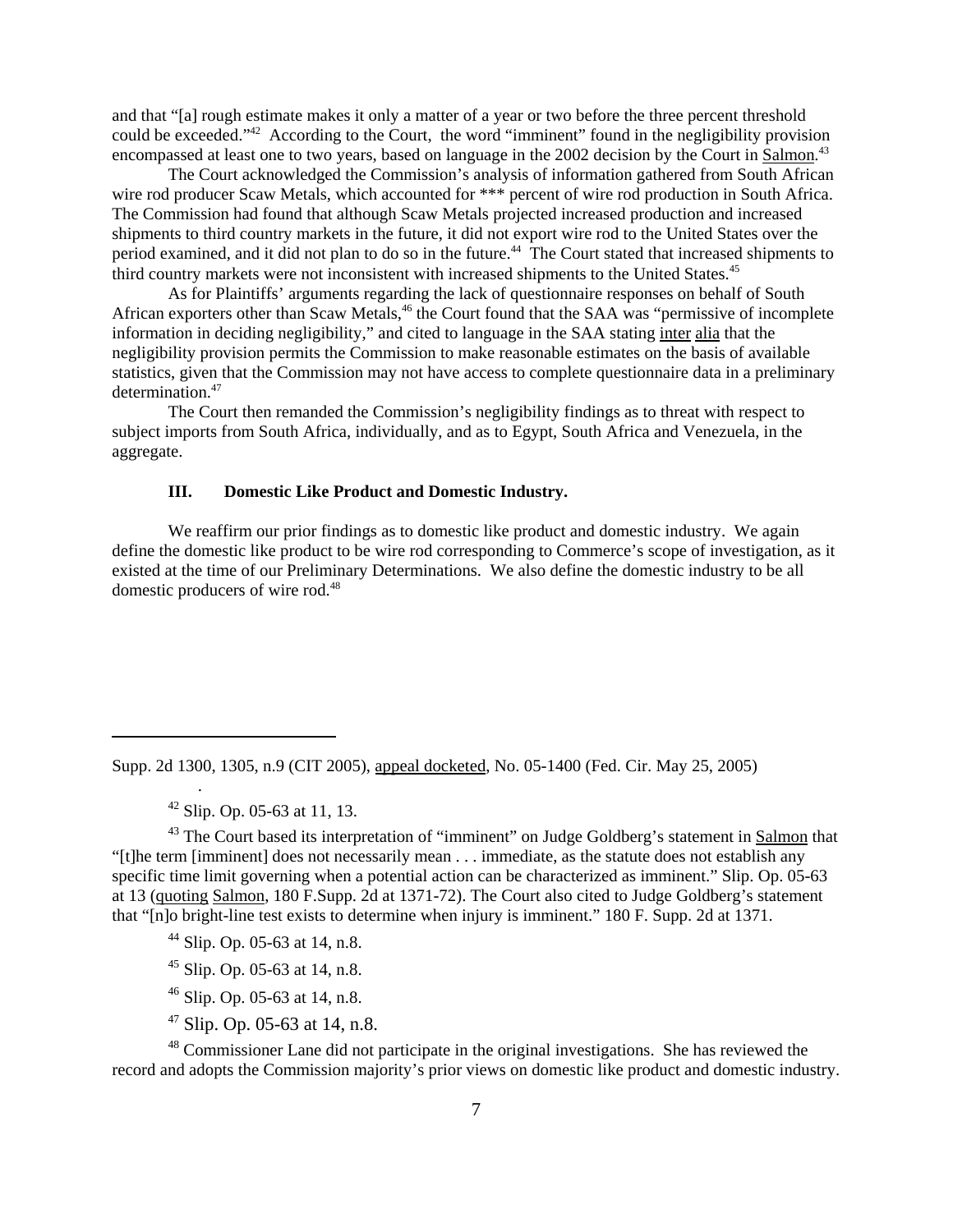# **IV. Negligibility.**

#### A. Negligibility for Purposes of Present Material Injury

Under 19 U.S.C. § 1673b(a)(1), the Commission is to determine, based on the information available to it at the time of the determination, whether there is a reasonable indication that "imports of the subject merchandise are not negligible." The statute further provides that "[i]f the Commission finds that imports of the subject merchandise are negligible or otherwise makes a negative determination under this paragraph, the investigation shall be terminated."49

The statutory provision on negligibility, 19 U.S.C. § 1677 (24) (A), provides that subject imports are negligible "[i]f such imports account for less than [three] percent of the volume of all such merchandise [corresponding to a domestic like product] imported into the United States in the most recent 12-month period for which data are available that precedes" the filing of the petition or the initiation of the investigation. As stated in our original preliminary determination, negligibility is an issue only with respect to subject imports from Egypt, South Africa and Venezuela. In that determination, we found that subject imports from Egypt, South Africa and Venezuela were negligible, individually, and in the aggregate, for purposes of our present material injury determination.<sup>50</sup> Those findings have been challenged and upheld in subsequent litigation, and we affirm those prior findings in this remand  $determination.<sup>51</sup>$ 

### B. Negligibility For Purposes of Threat of Material Injury Determination

Even if imports are found to be negligible for purposes of present material injury, they shall not be treated as negligible for purposes of the Commission's threat analysis if the Commission determines that there is a potential that imports from the country concerned will imminently account for more than three percent of all such merchandise imported into the United States, or that there is a potential that the aggregate volume of imports from the several countries with negligible imports will imminently exceed seven percent of all such merchandise imported into the United States. 19 U.S.C. § 1677 (24).

We adhere to our prior findings that Egypt and Venezuela are individually negligible for purposes of our threat analysis. These findings have been affirmed by the Court.<sup>52</sup> The Court has remanded to us our prior findings that South Africa is individually negligible, and that subject imports from Egypt, South Africa and Venezuela are negligible in the aggregate for purposes of our threat analysis.<sup>53</sup> As a preliminary matter, we consider the meaning of "imminent" in these investigations. Then we analyze the specific negligibility findings remanded by the Court in the context of the meaning of imminent.

### 1. The Meaning of "Imminent"in the Context of the Wire Rod Industry.

The statute provides that in making a threat of material injury determination, the Commission is to consider the statutory threat factors as a whole and determine whether further dumped imports are

 $^{49}$ 19 U.S.C. § 1673b(a)(1).

<sup>50</sup> Preliminary Determination at 13.

 $<sup>51</sup>$  Commissioner Lane adopts the Commission's prior views on negligibility for purposes of its</sup> present material injury analysis.

 $52$  Slip. Op. 05-63 at 8-10.

<sup>53</sup> Slip. Op. 05-63 at 15.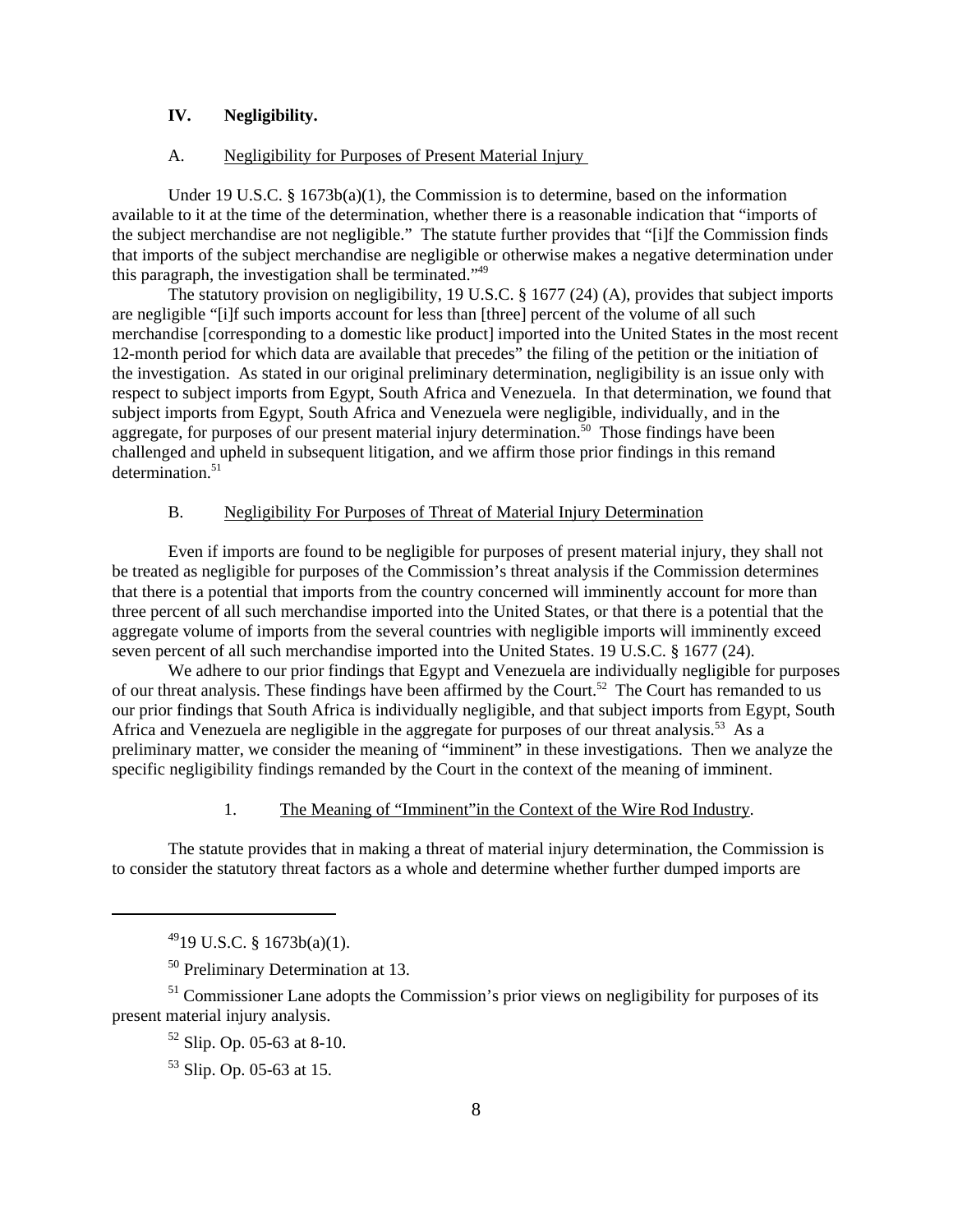"imminent" and whether material injury by reason of imports "would occur" unless an order is issued.<sup>54</sup> We agree with the Court that "the statute does not establish any specific time limit governing when a potential action can be characterized as imminent."55

The statute does distinguish an "imminent" time frame for a threat determination from a generally longer "reasonably foreseeable future" time frame for five-year reviews. The statute states that in five year reviews, "the Commission shall consider that the effects of revocation . . . may not be imminent, but may manifest themselves only over a longer period of time."<sup>56</sup> Thus, imminent is generally a shorter period of time than the "reasonably foreseeable future." The SAA similarly states that "[a] 'reasonably foreseeable time' will vary from case-to-case, but normally will exceed the 'imminent' time frame applicable in a threat of injury analysis."57

The Court decision in Salmon stated that "[n]o bright-line test exists to determine when injury is imminent,"58 and that "in each case the Commission should look at the facts and circumstances of the industry, product, and marketplace to determine if further dumped or subsidized imports are imminent."59 This is consistent with the emphasis in the overall statutory scheme that Commission determinations are sui generis, each involving different competitive conditions, with a unique combination and interaction of economic variables.<sup>60</sup> Therefore, the findings in one investigation are not dispositive of those in a second. Consistent with this principle, the application of the imminent standard varies depending on the industry under investigation.

The dictionary definition for "imminent" is "impending, soon to happen."61 In Salmon, the Court upheld as reasonable and supported by substantial evidence the finding that, in the context of the investigation at issue, "imminent" encompassed one to two years. $62$ 

<sup>54</sup> 19 U.S.C. § 1677 (7)(F)(ii).

<sup>55</sup> Slip. Op. 05-63 at 13 (quoting Salmon, 180 F.Supp. 2d at 1371-72).

57 SAA at 887.

<sup>58</sup> Salmon, 180 F. Supp. 2d at 1371.

59 Salmon, 180 F. Supp. 2d at 1372.

 $^{60}$  E.g., S. Rep. No. 249, 96<sup>th</sup> Cong., 1<sup>st</sup> Sess. 88-89 (1979); S. Rep. No. 71, 100<sup>th</sup> Cong., 1<sup>st</sup> Sess. 117 (1987). It is well-established that the Commission's injury determinations are sui generis. See Nucor Corp. v. United States, 414 F. 3d 1331, 1340 (Fed. Cir. 2005) ("[A]s the trial court noted, the Commission 'has recognized that each injury investigation is sui generis, involving a unique combination and interaction of many economic variables; and consequently, a particular circumstance in a prior investigation cannot be regarded by the [Commission] as dispositive of the determination in a later investigation.' We agree with the trial court that the Commission's determinations in other 2002 investigations do not detract from the reasonableness of the Commission's analysis . . . in this case.") Nitrogen Solutions v. United States, 358 F. Supp. 2d 1314, 1324 (CIT 2005) citing to Nucor Corp. v. United States, 318 F. Supp. 2d 1207, 1246-47 (CIT 2004) ("It is a well-established proposition that the ITC's material injury determinations are sui generis; that is, the agency's findings and determinations are necessarily confined to a specific period of investigation with its attendant, peculiar set of circumstances." Caribbean Ispat v. United States, 366 F. Supp. 2d 1300, 1305, n.9 (CIT 2005), appeal docketed, No. 05- 1400 (Fed. Cir. May 25, 2005).

 $<sup>61</sup>$  The New Shorter Oxford English Dictionary, ( $4<sup>th</sup>$  Ed. 1993).</sup>

 $62$ Salmon, 180 F. Supp. 2d at 1370-71. We note that Commissioner Bragg never actually defined "imminent" in the remand determination that was affirmed by the Court in Salmon. She stated that "...

<sup>56</sup> 19 U.S.C. § 1675a (a)(5).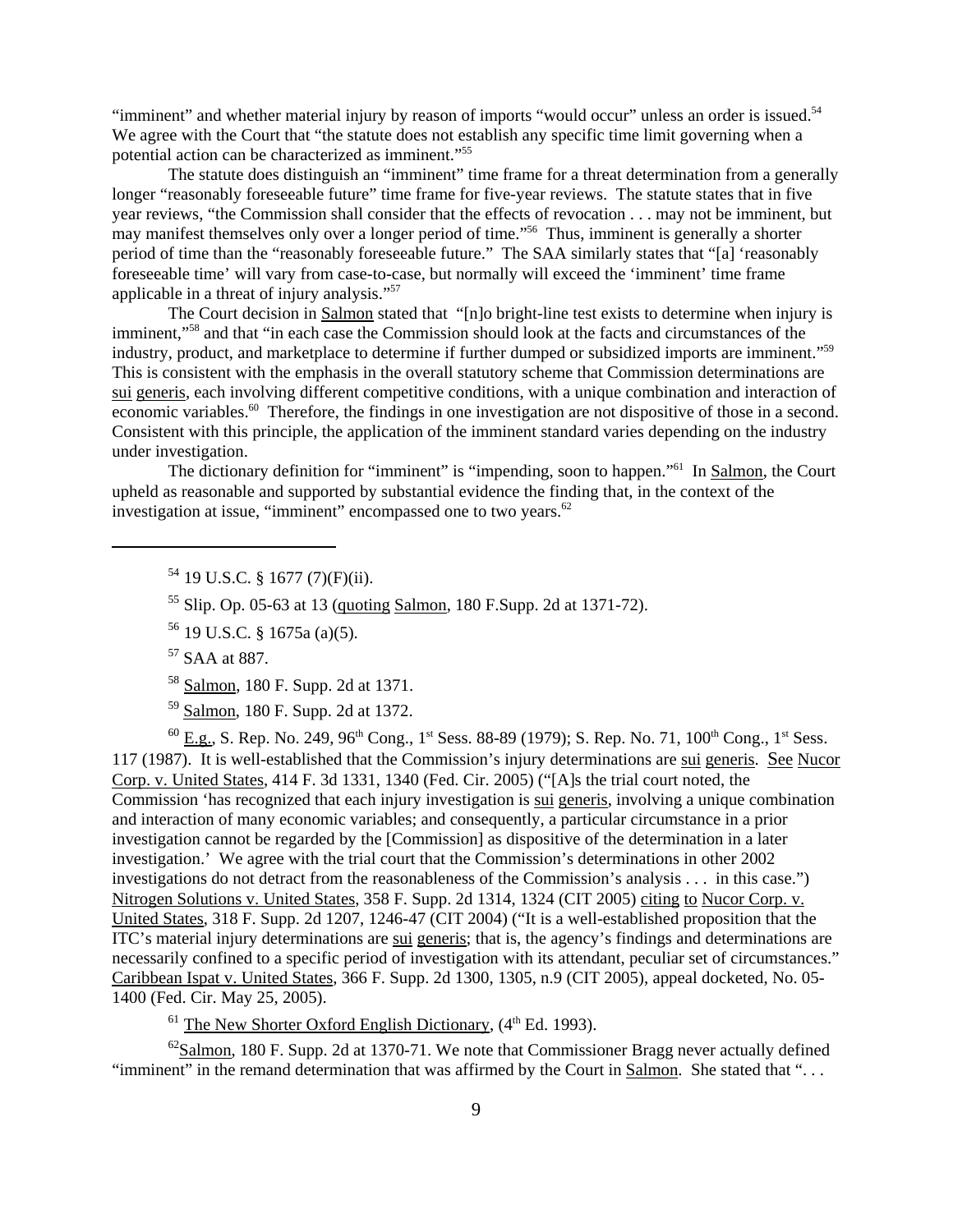The production process and market for steel wire rod are quite different than those for salmon. Supply in the salmon market is affected by the three-year growth/production cycle for salmon. It takes three years for farmed salmon to reach a size that may be sold in the market. Accordingly, production decisions must be made between four to five years in advance of the date of sale. Given the length of the production cycle, the Commission found in its original salmon determination that the ability of salmon producers to increase production levels rapidly to satisfy demand is constrained.<sup>63</sup>

In contrast to the several year production cycle for salmon, wire rod can be quickly produced and delivered to the U.S. market with short lead times. The median lead time between a customers' order and delivery of wire rod was 30 days for U.S. producers.<sup>64</sup> The median lead time for importers during the period of investigation was 11 weeks, due to greater distances and the need for ocean shipping (except for imports from Canada and Mexico).<sup>65</sup> Wire rod sales are made generally either on the spot market or through short-term three month contracts.<sup>66</sup> The wire rod industry is thus far less constrained than the salmon industry in its ability to increase production and shipments quickly.

In Salmon, the Court upheld the finding that one to two years was the length of time within which foreign salmon producers could increase production capacity in order to increase shipments to the U.S. market.<sup>67</sup> The record here, in contrast, shows that increases in capacity to produce wire rod can occur in a shorter period of time. Production capacity increased or varied from year to year for foreign producers in most of the subject countries.<sup>68</sup> Capacity can be increased in the wire rod industry by shifting the use of production equipment manufacturing other steel products to the production of wire rod. Rebar and other "long" steel products are produced on some of the same equipment as wire rod. Foreign producers in \*\*\*.<sup>69</sup> Plaintiffs have argued that foreign producers could switch from producing these long steel

producers who reported capacity levels on the basis of investments in facilities were able to ramp up production significantly within a period of one to two years after increasing capacity levels." Fresh Atlantic Salmon from Chile Inv. No. 731-TA-768 (Remand) USITC Pub. 3244 (Oct. 1999) at 18, n.74.

There is no such lag in the wire rod industry. Production can exceed the prior year's capacity level, see \*\*\*.

 $<sup>63</sup>$  Fresh Atlantic Salmon from Chile, Inv. No. 731-TA-768 (Final) USITC Pub. 3116 (July 1998)</sup> at 15, 17. Although Commissioner Bragg found that there was a potential for product-shifting in her threat determination on remand, she also found that production was constrained in the salmon industry due to the production cycle. Fresh Atlantic Salmon from Chile Inv. No. 731-TA-768 (Remand) USITC Pub. 3244 (Oct. 1999) at 17-18 & n.74.

<sup>64</sup> CR at II-10; PR at II-6.

<sup>65</sup> CR at II-10; PR at II-6.

<sup>&</sup>lt;sup>66</sup> Preliminary Determination at 31.

<sup>67</sup> Salmon, 180 F. Supp. 2d at 1370-71.

<sup>68</sup> CR/PR at Table VII-1-VII-12. Capacity data changed during the period of investigation for eight of the 12 subject countries, and changed in each of the annual periods surveyed for half of the subject countries.

<sup>69</sup>CR at VII-1-VII-7; PR at VII-1-VII-5.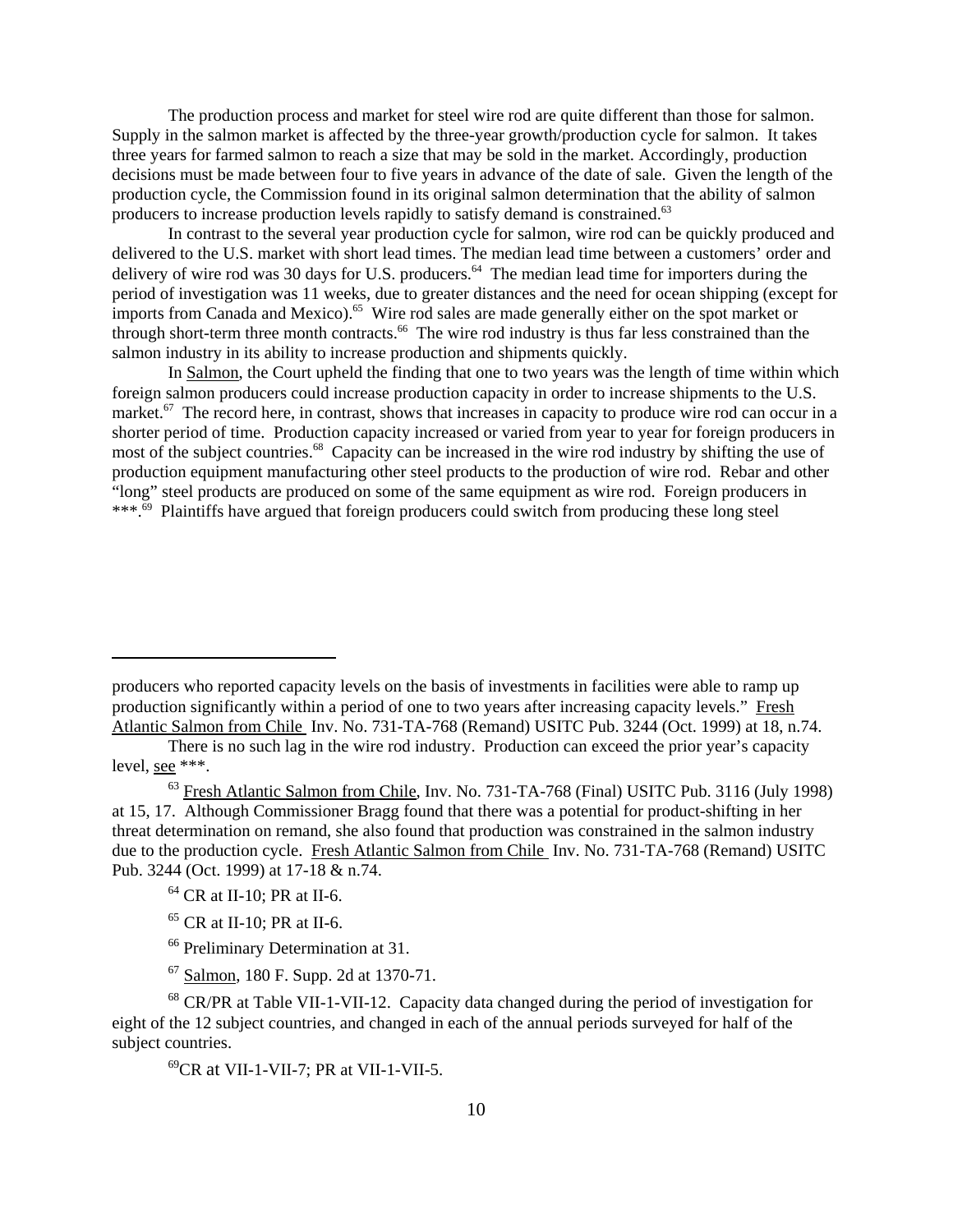products to wire rod with relative ease.70 Plaintiff North Star reported that it could discontinue rebar operations at \*\*\*.71

In sum, we recognize that the Court in Salmon upheld the Commission's threat analysis that relied on a one to two year time frame, consistent with the facts particular to the industry in question. We find that the record in these investigations shows clear differences in the conditions of competition between Salmon and the instant case. In light of the circumstances, we find that "imminent" encompasses a shorter time frame in this case than in Salmon.<sup>72</sup>

# 2. Negligibility in Threat as to South Africa Individually, and Egypt, South Africa and Venezuela in the Aggregate.

The Court remanded to the Commission for reconsideration the Commission's determination that there is no potential "that imports from [South Africa] will imminently account for more than [three] percent of the volume of all [wire rod] imported into the United States; and its determination that there is no potential that the aggregate volume of subject imports from countries that were individually negligible, namely Egypt, South Africa and Venezuela, "will imminently exceed [seven] percent of the volume of all [wire rod] imported into the United States."73

# a. Application of the Individual and Aggregate Threat In Negligibility Provisions.

The Commission's decisional standard regarding negligible imports in preliminary investigations is the same as its standard for preliminary negative determinations - - the standard set out in American Lamb Co. v. United States, 785 F. 2d 994 (Fed. Cir. 1986).<sup>74</sup> The Commission is entitled to weigh the evidence under this standard, and its decision is to be based on the record as it existed at the time of its preliminary determinations.<sup>75</sup> Under the American Lamb standard, the Commission issues preliminary negligibility determinations inter alia when "the record as a whole contains clear and convincing evidence" that subject imports are negligible.<sup>76</sup>

We have considered the record as a whole in reaching our conclusion that there is no potential that subject imports from South Africa individually, or subject imports from Egypt, South Africa and Venezuela collectively, will imminently exceed the statutory negligibility threshold of, respectively, three percent and seven percent. In applying these provisions to the record in this case, we analyze

<sup>74</sup> SAA at 857.

 $70$  Plaintiffs' Postconference Brief at 46. "The possibility for product-shifting into [wire rod] is high." Id.

 $<sup>71</sup>$  Plaintiff North Star reported that it could discontinue rebar operations and restart wire rod</sup> operations at one of its plants \*\*\*. CR at III-3, n.3; PR at III-1, n.3.

 $72$  As the Court noted, there is no statutory definition of "imminent." Slip Op. 05-63 at 11, 13. We note that we are not required by statute to provide specificity as to the meaning of imminent in any particular investigation. We emphasize that just as the "imminent" period differs between Salmon and the instant case, due to significant differences in the conditions of competition, it could similarly differ in other cases as well.

<sup>73 19</sup> U.S.C. § 1677(24)(A)(iv).

<sup>75</sup> American Lamb Co. v. United States, 785 F. 2d at 1002-1004.

<sup>76</sup> American Lamb Co. v. United States, 785 F. 2d at 1001.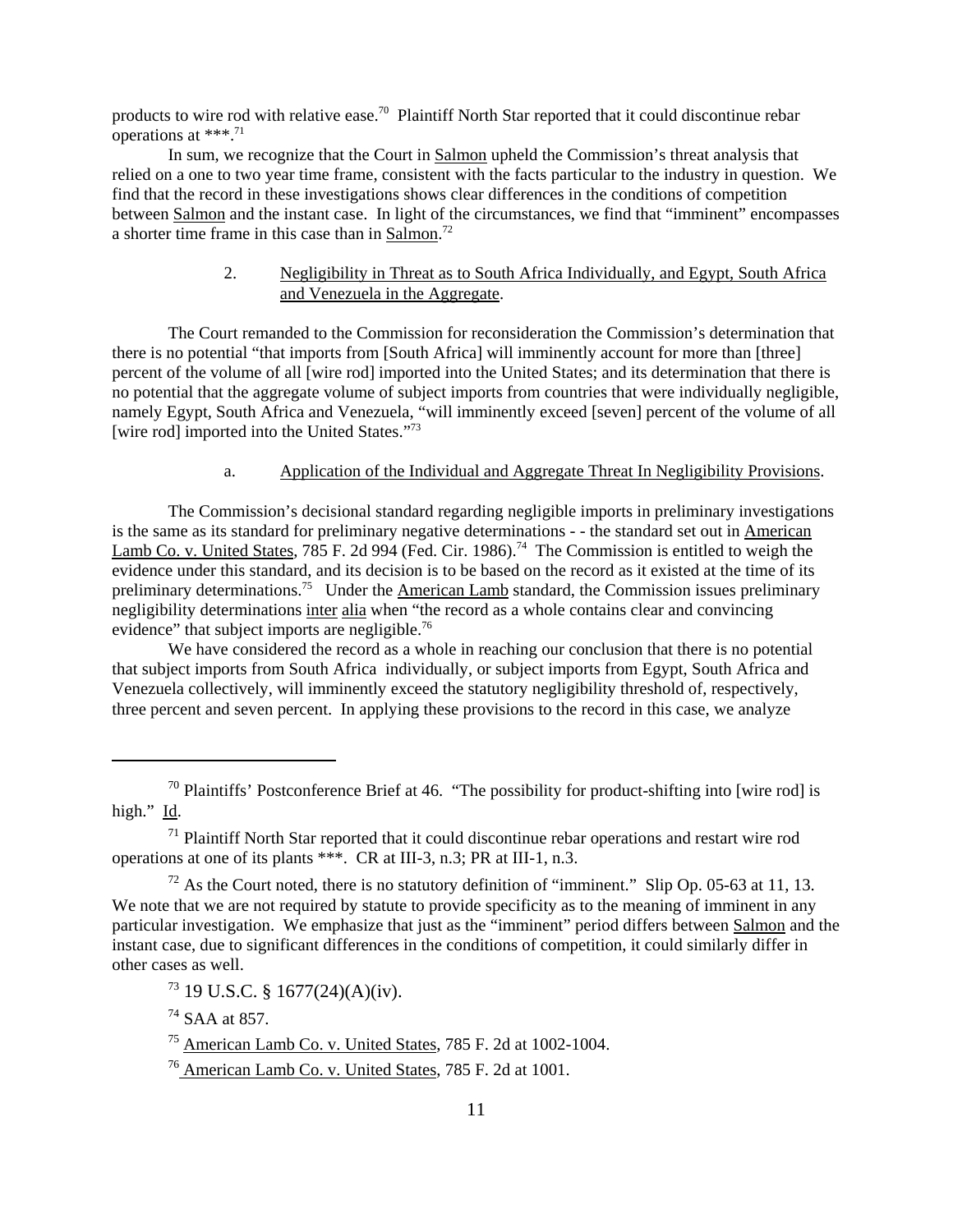whether the threat of material injury is real and imminent.<sup>77</sup> We do not rely on speculation or conjecture in making such determinations.78

The statute provides that the focus of a negligibility analysis is the volume of all subject merchandise imported into the United States in the most recent 12-month period preceding the filing of the petition for which data are available, which in this case is August 2000 through July 2001. The SAA provides that in performing a negligibility analysis for threat of material injury, the Commission is to consider "actual" and "potential" imports. As the Court noted in its decision, the SAA further states that "[i]mport volumes at the conclusion of the 12-month period examined for purposes of considering negligiblility may be below the negligibility threshold, but increasing at a rate that indicates they are likely to imminently exceed that threshold during the period the Commission examines in conducting its threat analysis."79

For the reasons set out below, we find, for purposes of our threat determination, that subject imports from South Africa are individually negligible and that subject imports from Egypt, South Africa and Venezuela are negligible in the aggregate. As directed, we have found that our determination is supported by clear and convincing evidence.

# b. There is no potential that subject imports from South Africa will imminently exceed three percent of total imports of wire rod to the United States.

# (I). Actual Imports from South Africa and Other Countries.

We have considered actual subject imports from South Africa and other countries, and the ratio of subject imports from South Africa to total imports. During the statutory negligibility period (August 2000 to July 2001), subject imports from South Africa totaled 79,541 short tons, and total wire rod imports were 3,086,932 short tons. Subject imports from South Africa accounted for 2.6 percent of total wire rod imports in the United States in the statutory period, well below the statutory threshold of 3.0 percent. In fact, the ratio of subject imports from South Africa to total imports never exceeded 3.0 percent over the period of investigation. It was 1.8 percent in 1998, 2.0 percent in 1999, 2.4 percent in 2000, 2.0 percent in interim 2000, and 2.6 percent in interim  $2001$ .<sup>80</sup>

The SAA provides guidance that the Commission is to consider, in determining negligibility for threat purposes, whether subject imports in the statutory negligibility period were increasing at a rate that indicated that they would imminently exceed the negligibility threshold. Subject imports from South Africa are not increasing at such a rate. For calendar year 2000, subject imports from South Africa were 75,412 short tons. During the statutory negligibility period, which ended seven months later, subject imports from South Africa were 79,541 short tons, a difference of only approximately 4,000 short tons.<sup>81</sup> Total imports were 3,095,711 short tons in 2000 and 3,086,932 short tons in the statutory negligibility

<sup>80</sup> We recognize that subject imports from South Africa were higher in interim 2001 than in interim 2000, but that fact does not detract from our conclusion based on other record evidence that subject imports from South Africa will not exceed the statutory negligibility threshold in the imminent future. Subject imports from South Africa were at low levels in interim 2000 (27,256 short tons) with a correspondingly low ratio to total imports at that time (2.0 percent). CR/PR at Table IV-1.

 $81$  Derived from CR/PR at Table IV-1 and Table IV-2.

 $77$  Calabrian Corporation v. United States International Trade Commission, 794 F. Supp. 377, 388 (CIT 1992), citing to S. Rep. No. 249 at 89, 96<sup>th</sup> Cong., 1<sup>st</sup> Sess. 252 (1979).

<sup>78 19</sup> U.S.C. § 1677 (7)(F)(ii); SAA at 855.

<sup>79</sup> SAA at 856; Slip Op. 05-63 at 11.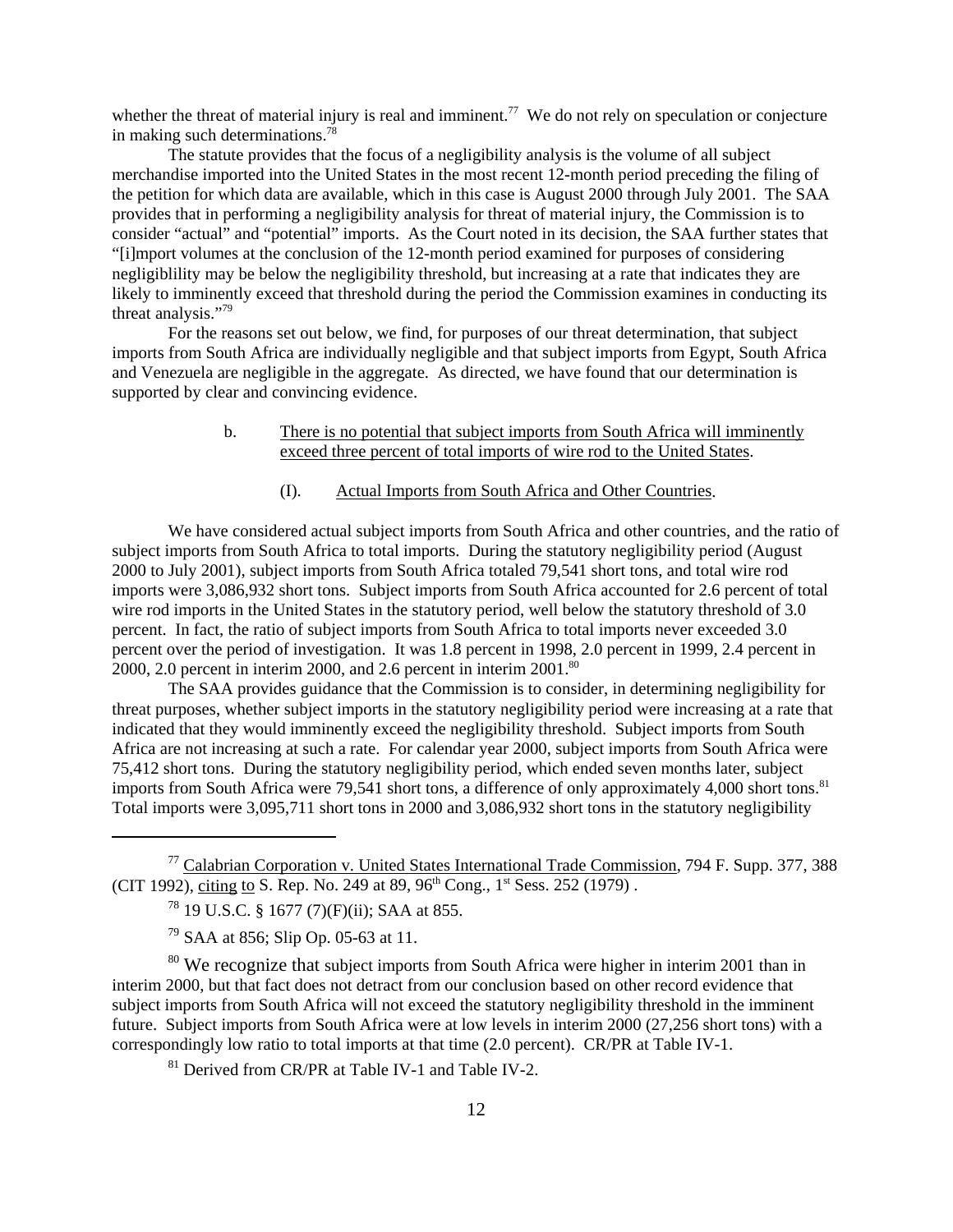period. Thus, comparing the two periods, which varied by seven months, total imports remained essentially level, and South Africa's share of total imports changed by only 0.14 percentage points, from 2.44 percent to 2.58 percent.<sup>82</sup> Thus, the record reflects that the rate of increase for subject imports from South Africa slowed considerably after calendar year 2000.<sup>83 84</sup>

We note further that although apparent U.S. consumption increased from 1998 to 2000, it was \*\*\* percent lower in interim 2001 as compared to interim 2000.<sup>85</sup> We find that decreased demand for wire rod may have been a factor in the decreased rate of increase for subject imports from South Africa.

Our conclusion that subject imports from South Africa will remain negligible is also supported by data on total import volume. Total imports of wire rod increased from 1998 to 2000, counteracting to a large extent the much smaller increase in subject imports from South Africa and keeping the South African share of total imports very low. Total imports of wire rod to the United States increased by 348,620 short tons from 1998 to 1999, and by 254,879 short tons from 1999 to 2000 for an average increase from 1998 to 2000 of 301,750 short tons. In contrast, subject imports from South Africa rose by 11,404 short tons from 1998 to 1999, and by 19,562 short tons from 1999 to 2000, for an average annual increase from 1998 to 2000 of 15,483 short tons. This rate of increase for subject imports from South

<sup>82</sup> CR/PR at Table IV-1 and IV-2.

<sup>83</sup> We have also considered monthly import data provided by Plaintiffs, recognizing that these data include some nonsubject merchandise because they include data from statistical HTS reporting numbers, beyond those upon which we based our import data. Compare HTS numbers, Exhibit 2, Plaintiffs' Postconference Brief to HTS numbers, CR at IV-2, n.2. Although we primarily rely on the import data contained in the staff report, we note that Plaintiffs' monthly import data are consistent with our conclusions. The volume of subject imports from South Africa on a monthly basis was generally trending downward after 2000. Plaintiffs' data show the following monthly volume for subject imports from South Africa: none in August 2000; 9,721 short tons in September 2000; 9,307 short tons in October 2000; none in November 2000; 19,210 short tons in December 2000; none in January 2001; none in February 2001; 7,177 short tons in March 2001, 18,412 short tons in April 2001; 7,716 short tons in May 2001; 2,546 short tons in June 2001 and 5,465 short tons in July 2001. Plaintiffs' Postconference Brief, Exhibit 2.

<sup>84</sup> Commission counsel argued in its brief before the Court that "the record does not reflect any significant increase in imports from South Africa for 2001," citing to the fact that subject imports from South Africa in calendar year 2000 and the statutory negligibility period were not materially different. Defendant U.S. International Trade's Brief at 46.

In its decision, the Court discusses a calculation presented in a footnote to the Commission's brief. Slip Op.05-63 at 12-13. This footnote highlighted flaws in Plaintiffs' analysis presented for the first time to the Court; this analysis was not argued before the Commission. We have now considered this post-investigation argument and explicitly adopt the reasoning set forth in our brief.

Plaintiffs claim that subject imports from South Africa would exceed 98,000 short tons by the end of 2001, based on their rate of increase from 1998 to 2000, on average thirty percent per annum. Plaintiffs' Initial Brief to the Court at 38. Plaintiffs' estimate of future subject imports from South Africa is inflated, and its projected ratio of subject imports from South Africa to total wire rod imports is distorted because it took into account historic increases of subject imports from South Africa but not historic increases of total imports. As we noted in our brief to the Court, "[w]hile inflating the likely level of imports from South Africa (as well as Egypt and Venezuela), Plaintiffs made no adjustment to the figure they use for total imports despite their arguments to the Commission that the level of imports would increase substantially."

85CR/PR at Table C-1.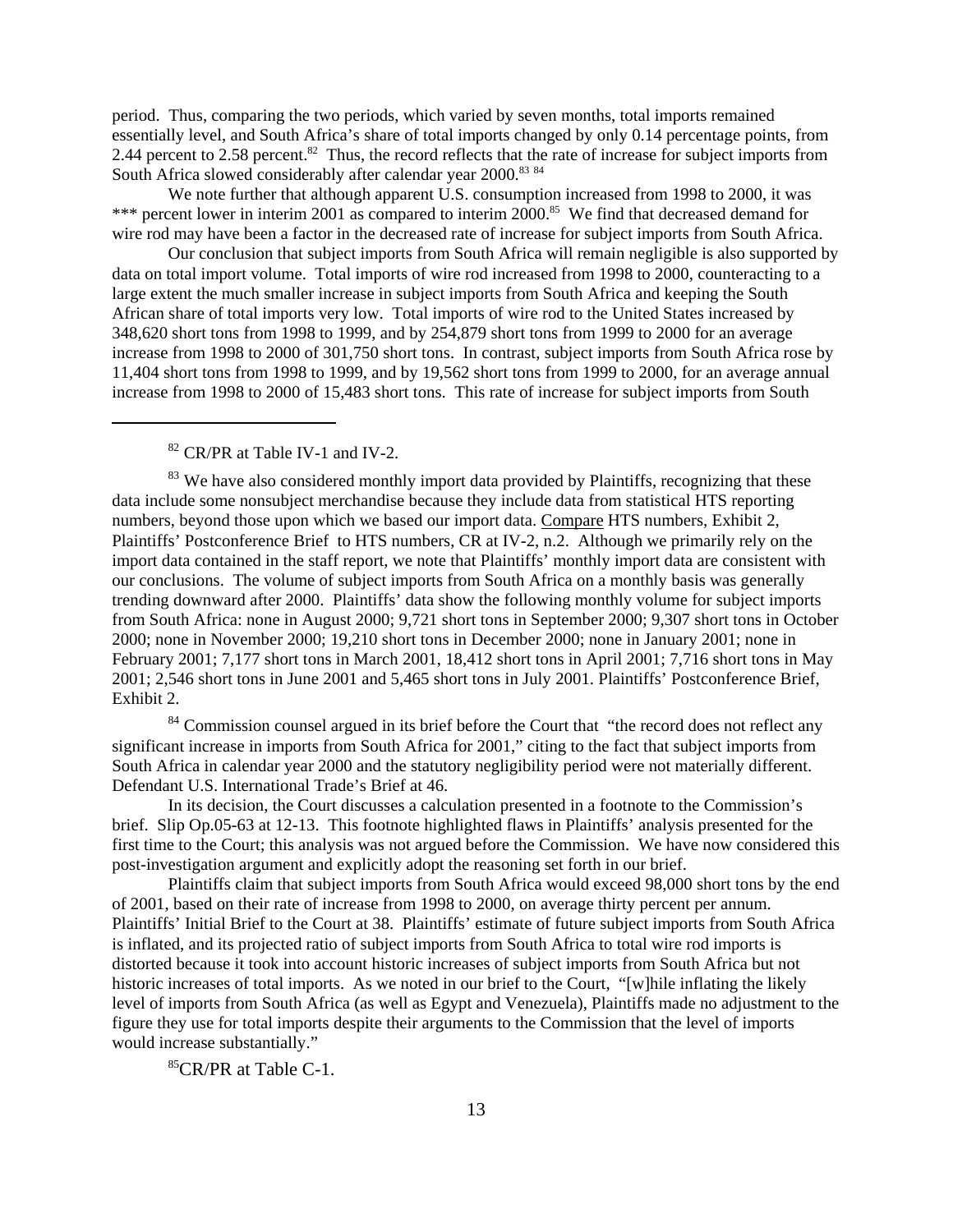Africa has slowed considerably; subject imports from South Africa were only 4,129 short tons higher in the statutory negligibility period than in calendar year 2000, whereas subject imports remained essentially level.<sup>86</sup>

 We also took into account Plaintiffs' arguments and the record evidence regarding subject imports on a country-by-country basis. Plaintiffs argued during the preliminary investigation that subject imports were increasing, that they were targeting the U.S. market, and that they were entering it at prices that would increase demand for further imports.<sup>87</sup> Noticeably, however, Plaintiffs did not make any specific arguments that subject imports from South Africa, Egypt and Venezuela were targeting the United States.<sup>88</sup> Instead, Plaintiffs' arguments focused on subject imports from Brazil, Canada, Mexico, and Trinidad and Tobago.89

The record supports Plaintiffs' arguments that subject imports from these countries were increasing. Subject imports from Brazil increased by 348.8 percent, or 118,551 short tons, from 1998 to 1999, and increased by 47.2 percent, or 72,049 short tons, from 1999 to 2000. They were 281,937 short tons in the statutory negligibility period. $90$ 

Subject imports from Canada, the largest source of subject imports, increased by 13.0 percent, or by 72,211 short tons, from 1998 to 1999, and by 15.4 percent, or 96,931 short tons, from 1999 to 2000. They were  $740,556$  short tons in the statutory negligibility period.<sup>91</sup>

Subject imports from Mexico increased by 62.2 percent, or 46,797 short tons, from 1998 to 1999, and by 31.0 percent, or 37,780 short tons, from 1999 to 2000. They were 211,924 short tons in the statutory negligibility period. $92$ 

Finally, subject imports from Trinidad and Tobago increased overall during the period of investigation. They rose by 32.6 percent from 257,720 short tons in 1998 to 341,815 short tons in 1999, and in 2000 decreased by 15.9 percent from 1999 levels but remained above 1998 levels. During the

87 Plaintiffs' Postconference Brief at 45.

<sup>86</sup> Derived from CR/PR at Table IV-1, Table IV-2**.** Total imports were only 0.3 percent lower in the statutory period than in calendar year 2000; they decreased by 8779 short tons.

<sup>&</sup>lt;sup>88</sup> Plaintiffs have argued in this litigation that they presented no threat arguments regarding subject imports from South Africa because of the limited information provided in questionnaire responses on the wire rod industry in South Africa. Plaintiffs' Reply Brief at 23-24.

However, Plaintiffs' arguments on future subject import levels to the Commission were not limited to questionnaire responses. For example, Plaintiffs argued in their postconference brief that "large quantities of [wire rod] are being readied for immediate shipment without being presold, such as a shipment of 50,000 tons from Ukraine now headed to the United States according to market sources." Plaintiffs' Postconference Brief at 23, n.22. Plaintiffs never argued that "market sources" anticipated increased subject imports from South Africa. Plaintiffs also cited to a Securities and Exchange Act registration statement with respect to Trinidad and Tobago producer Caribbean Ispat's production capacity. Plaintiffs' Postconference Brief at 49.

<sup>89</sup> Plaintiffs' Postconference Brief at 43-49.

<sup>90</sup> CR/PR at Table C-1 and Table IV-2.

<sup>&</sup>lt;sup>91</sup> CR/PR at Table C-1 and Table IV-2.

<sup>&</sup>lt;sup>92</sup> CR/PR at Table C-1 and Table IV-2.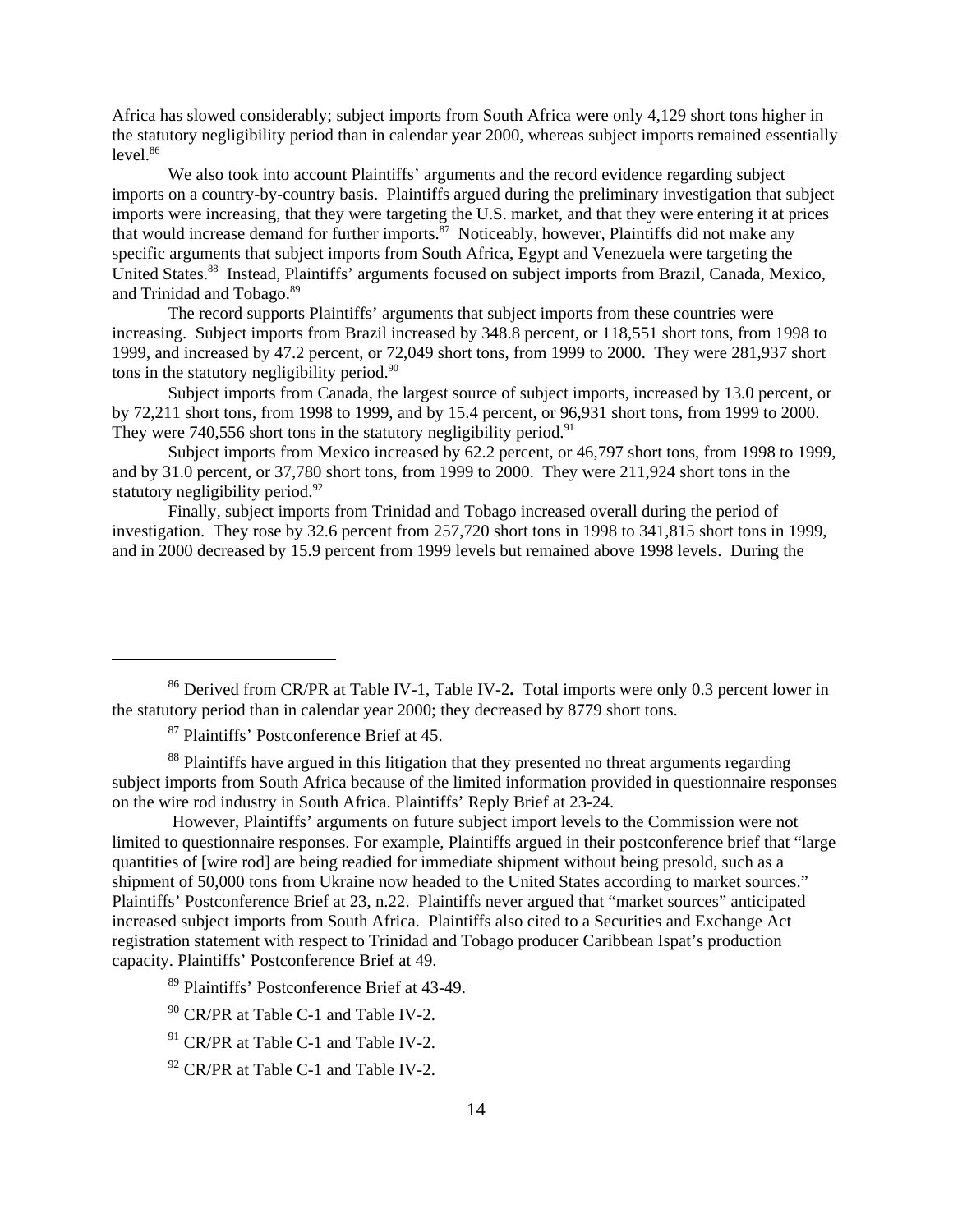statutory negligibility period, they were 329,612 short tons. Subject imports from Trinidad and Tobago were much higher (174,361 short tons) in interim 2001 than in interim 2000 (119,834 short tons).<sup>93</sup>

Thus, total imports increased from 1998 to 2000, were slightly higher in interim 2001 than in interim 2000, and remained essentially level in the statutory negligibility period as compared to calendar year 2000. Similarly, subject imports from each of the four countries stressed by Plaintiffs rose as well and were higher in the statutory period than in 2000, most of them substantially higher.<sup>94</sup>

The import ratio for each of these four countries was similarly higher in the statutory period than in calendar year 2000, and the increase much higher than the 0.14 percentage point increase for subject imports from South Africa. Brazil's import ratio was 7.3 percent in calendar year 2000 and 9.1 percent in the statutory period, an increase of 1.80 percentage points. Canada's import ratio was 23.4 percent in calendar year 2000 and 24.0 in the statutory period, an increase of 0.6 percentage points. Mexico's import ratio was 5.2 percent in calendar year 2000 and 6.9 percent in the statutory period, an increase of 1.7 percentage points. Trinidad and Tobago's import ratio was 9.3 percent in calendar year 2000 and 10.7 percent in the statutory period, an increase of 1.4 percentage points.95

We find that the increasing volumes of subject imports from these countries from 1998 to July 2001, and their increasingly dominant share of total import volumes,<sup>96</sup> made the market more competitive, thereby diminishing the possibility that the volume of subject imports from South Africa would increase materially in the imminent future. These increased imports also rendered minimal any effect an increase in subject imports from South Africa would have on its share of total imports.

#### (ii). Potential Imports from South Africa and Other Countries.

We have also considered potential imports from South Africa and other countries in the imminent future. Record evidence from importers and one exporter, market conditions, and potential imports from other countries support our conclusion that there is no potential that subject imports from South Africa will imminently exceed the statutory negligibility threshold. We find that there is clear and convincing evidence supporting our conclusion.

<sup>95</sup> CR/PR at Table IV-1 and Table IV-2.

 $93$  CR/PR at Table C-1 and Table IV-2. The ratio of subject imports from Trinidad and Tobago to total imports was 9.3 percent in calendar year 2000, and 10.7 percent in the statutory negligibility period. Thus, unlike subject imports from South Africa, the ratio for Trinidad and Tobago was much higher in the statutory period than in calendar year 2000. It was even higher, 12.7 percent, in interim 2001. Id.

 $94$  CR/PR at Table IV-1 and Table IV-2. Subject imports from South Africa were 4,129 short tons higher in the August 2000 to July 2001 statutory negligibility period as compared to calendar year 2000. This rate of increase is much lower than for these four countries. In contrast, subject imports from Brazil were 57,353 short tons higher in the statutory period; subject imports from Canada, 15,528 short tons higher; subject imports from Mexico, 52,106 short tons higher; and subject imports from Trinidad and Tobago, 42,105 short tons higher. (For Brazil, subject imports were 224,584 short tons in calendar year 2000 and 281,937 short tons in the statutory negligibility period; for Canada the figures were 725,028 short tons and 740,556 short tons; for Mexico 159,818 short tons and 211,924 short tons; and for Trinidad and Tobago, 287,507 short tons and 329,612 short tons). Id.

<sup>&</sup>lt;sup>96</sup> These four subject countries in the aggregate accounted for 37.0 percent of total imports in the U.S. market in 1998. In 2000, their share of total imports had increased to 45.2 percent, and it was over half of total imports in the U.S. market, 50.7 percent, in the statutory negligibility period. Table IV-1 and IV-2.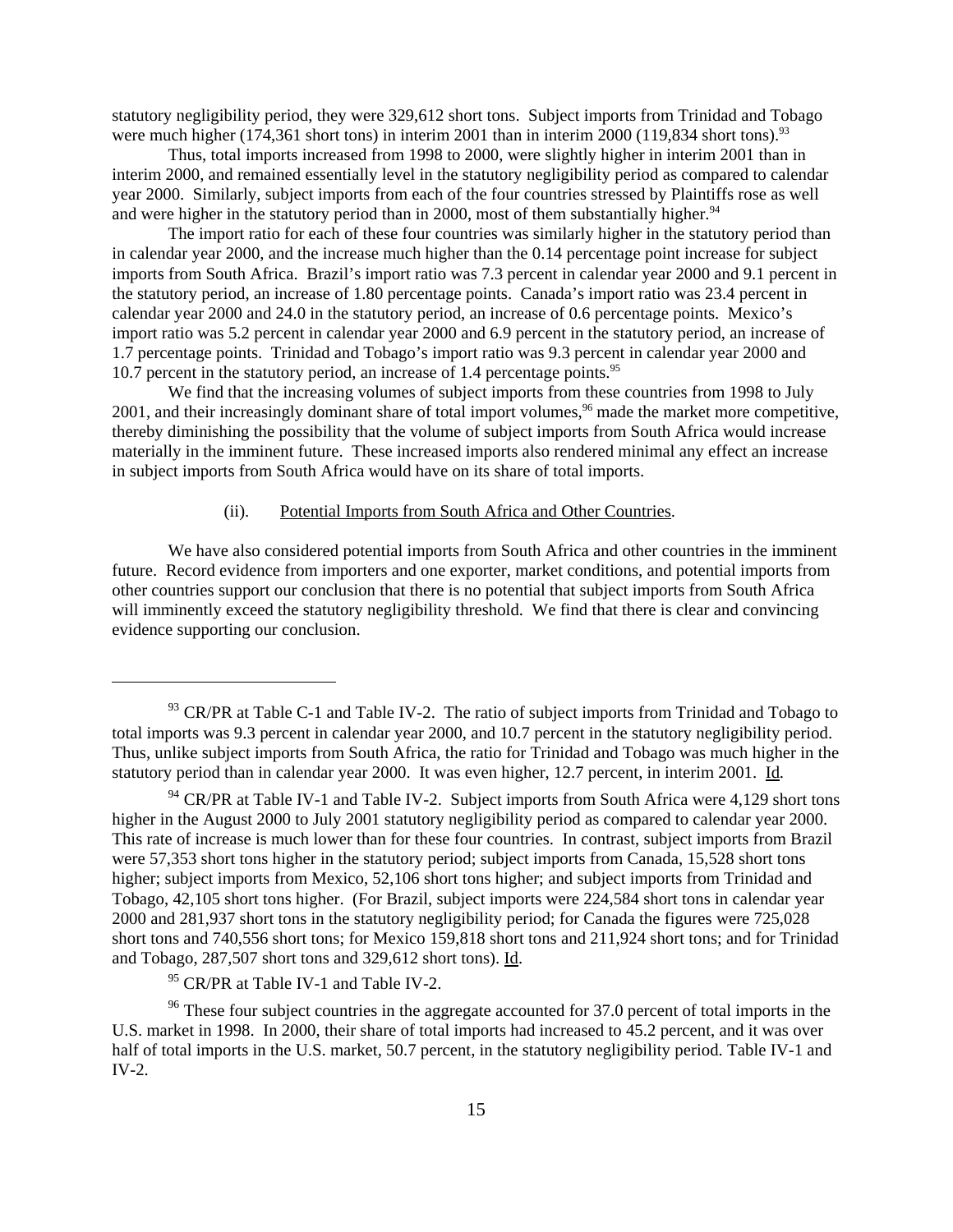Two importers of subject merchandise from South Africa, \*\*\*, responded to our questionnaire.<sup>97</sup> Based on a comparison with official import statistics, Commission staff estimated that responding U.S. importers of wire rod from South Africa accounted for \*\*\* percent of U.S. imports of subject merchandise from that country during 2000.<sup>98</sup> \*\*\*.<sup>99</sup>

In response to the question whether it had imported or arranged to have any imports of wire rod from subject countries delivered after March 31, 2001, \*\*\* reported only one delivery of subject imports from South Africa of \*\*\* short tons in \*\*\*.<sup>100</sup> This is compared to \*\*\* This \*\*\* order does not reflect an intent on the part of \*\*\* to materially increase its subject imports from South Africa into the U.S. market in the imminent future.  $***^{101}***^{102}$ 

 As for future exports from South Africa, one exporter, Scaw Metals, responded to our questionnaire. Scaw Metals accounted for \*\*\* percent of wire rod production in South Africa in 2000. It reported "zero" exports to the United States during the period of investigation and projected "zero" exports to the United States into the future.<sup>103</sup> Although Scaw Metals projected significant excess capacity for 2001,104 and could theoretically redirect its exports from other markets to the U.S. market, as the Court notes in its decision,<sup>105</sup> it did not export to the United States during the period of investigation and stated that it does not plan to do so in the future. We accept Scaw Metal's unqualified representation<sup>106</sup> and do not assume, in the absence of any contrary evidence, that its projected increased shipments to other markets will be diverted to the U.S. market in the imminent future.

Therefore, neither the largest responding importer of subject imports, nor the only exporter in South Africa that responded to our questionnaire, gave any indication that they were intending to increase their imports or their exports, respectively, to the U.S. market in the imminent future.

As stated earlier, the U.S. market has become more competitive. Subject imports from South Africa increased from 1998 to 2000 while apparent U.S. consumption also increased. However, in interim 2001, apparent U.S. consumption declined, and it was \*\*\* percent lower in interim 2001 than in interim 2000. We find that this decrease in consumption would tend to discourage importers or exporters of wire rod from South Africa from attempting to increase wire rod shipments to the U.S. market.

This decrease in consumption may also discourage wire rod producers from other countries from increasing their exports to the United States. However, we find that the record indicates that if imports were to increase, that increase would be far more likely to consist of subject imports from Brazil, Canada, Mexico and Trinidad and Tobago, rather than subject imports from South Africa. We have already shown that imports from these countries increased significantly over the period of investigation. The record reflects that these countries have the ability and incentive to significantly increase their imports to the United States. We discuss each of these countries in turn.

 $97$  CR/PR at IV-1.

```
100 ***. ***. ***.
```
 $101$  \*\*\*. In response to the same question, \*\*\*.

 $102$  We note that \*\*\* comports with our conclusions regarding the appropriate "imminent" period for this case.

<sup>103</sup> CR/PR at Table VII-8. <sup>104</sup> CR/PR at Table VII-8.  $105$  Slip Op. 05-63 at 14, n.8.  $106$  \*\*\*

 $98$  CR/PR at IV-1.

<sup>99 \*\*\*. \*\*\*. \*\*\*.</sup>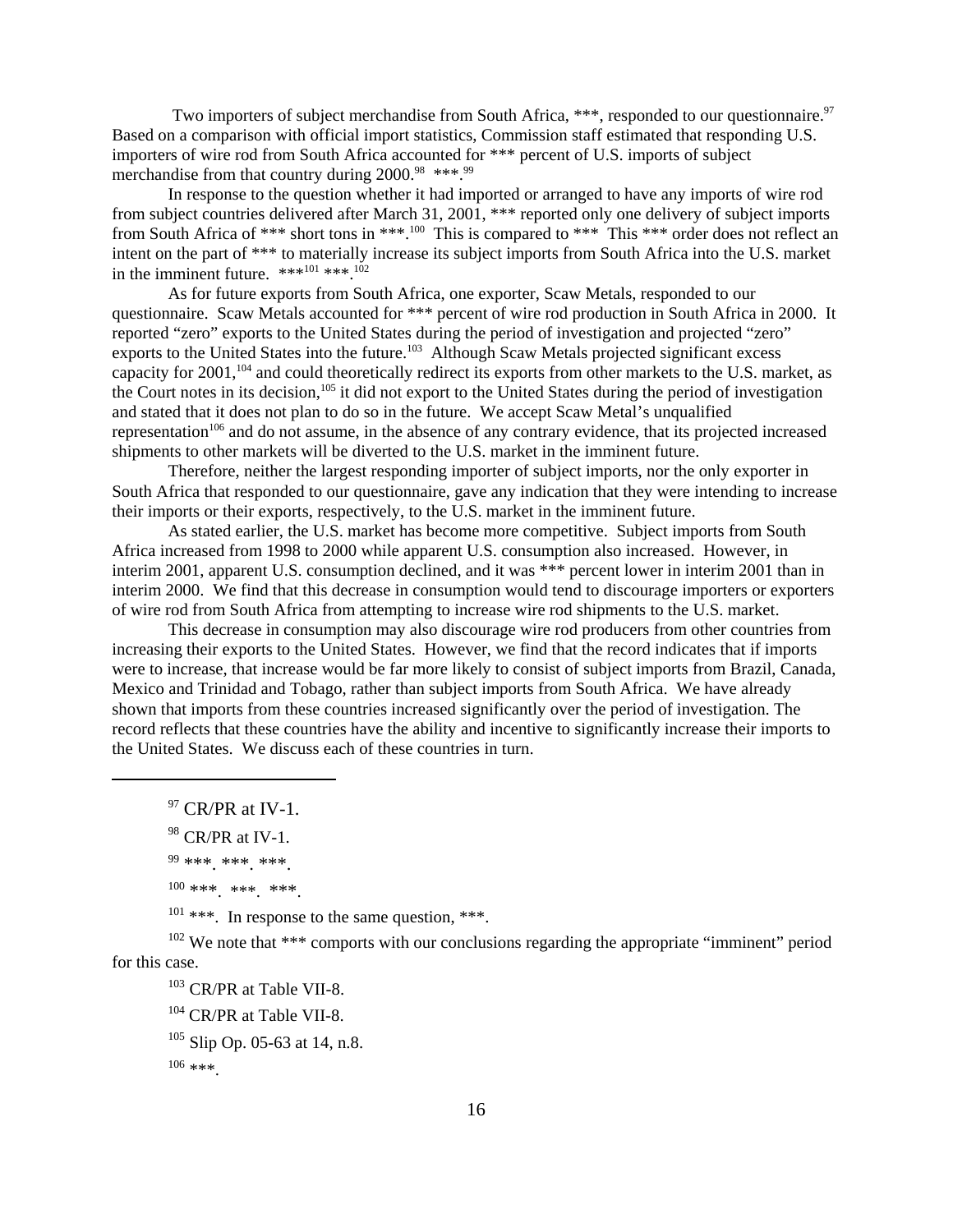Plaintiffs argued that wire rod producers in Brazil would likely increase their exports to the United States because they were benefitting from export subsidies. Plaintiffs specifically mentioned \*\*\*.<sup>107</sup> Brazilian wire rod producers that responded to the Commission's questionnaire projected \*\*\* short tons of excess production capacity in  $2001$ <sup>108</sup>

Plaintiffs alleged that wire rod producers in Canada were benefitting from an exemption from the wire rod tariff rate quota ("TRQ")<sup>109</sup> and export subsidies.<sup>110</sup> Canadian wire rod producers that responded to the Commission's questionnaire projected \*\*\* short tons of excess production capacity in 2001.<sup>111</sup>

Plaintiffs alleged that wire rod producers in Mexico were also benefitting from an exemption from the wire rod TRQ, that Mexican producer SICARTSA had increased its productive capacity by about \*\*\* tons from 1998 to 2000, and that "over half" of this increased production capacity was targeted at increased exports to the United States.<sup>112</sup> Mexican wire rod producers that responded to the Commission's questionnaire projected that they would \*\*\*. Even at that level of exports, they projected excess production capacity of \*\*\* short tons in  $2001$ .<sup>113</sup>

 Plaintiffs alleged that with its small home market, Caribbean Ispat, the only steel wire rod producer in Trinidad and Tobago, was export-oriented and targeting the U.S. market. They also alleged that Caribbean Ispat was benefitting from export subsidies.<sup>114</sup> Caribbean Ispat reported that it \*\*\*,<sup>115</sup> and projected \*\*\* short tons of excess production capacity in 2001.<sup>116</sup>

Plaintiffs alleged that the capacity constraint for Caribbean Ispat was its rolling mills for wire rod, which had a capacity of 810,000 tons of wire rod annually, approximately \*\*\* tons higher than Caribbean

<sup>107</sup> Plaintiffs' Postconference Brief at 44.

<sup>108</sup> Derived from CR/PR at Table VII-1. For 2001, these Brazilian producers (which accounted for \*\*\* percent of subject imports from Brazil in 2000) projected wire rod production of \*\*\* short tons and production capacity of \*\*\* short tons.

 $109$  See Plaintiffs' Postconference Brief at 22, n.21. At the time of its preliminary determinations, the Commission had recently found that a surge in imports of wire rod from Canada and Mexico were undermining the section 201 TRQ that was in place on wire rod. The Commission had found that a significant increase in wire rod imports from Canada and Mexico followed the implementation of the TRQ for steel wire rod. Certain Steel Wire Rod, Inv. No. 312-NAFTA-1, USITC Pub. 3453 (Sept. 2001) at 9, 11. The TRQ for steel wire rod was scheduled to remain in place until March 2003. CR at I-8; PR at I-6.

<sup>110</sup> Plaintiffs' Postconference Brief at 44.

<sup>111</sup> Derived from CR/PR at Table VII-2. For 2001, these Canadian producers (which accounted for \*\*\* percent of subject imports from Canada in 2000) projected wire rod production of \*\*\* short tons and production capacity of \*\*\* short tons.

<sup>112</sup> Plaintiffs' Postconference Brief at 44.

<sup>113</sup> Derived from CR/PR at Table VII-6. For 2001, these Mexican producers (which accounted for \*\*\* of subject imports from Mexico in 2000) projected wire rod production of \*\*\* short tons in 2001 and production capacity of \*\*\* short tons.

<sup>114</sup> Plaintiffs' Postconference Brief at 44, 47-49.

<sup>115</sup> Plaintiffs' Postconference Brief at 49.

<sup>116</sup> Derived from CR/PR at Table VII-9. For 2001, Caribbean Ispat projected wire rod production of \*\*\* short tons and production capacity of \*\*\* short tons.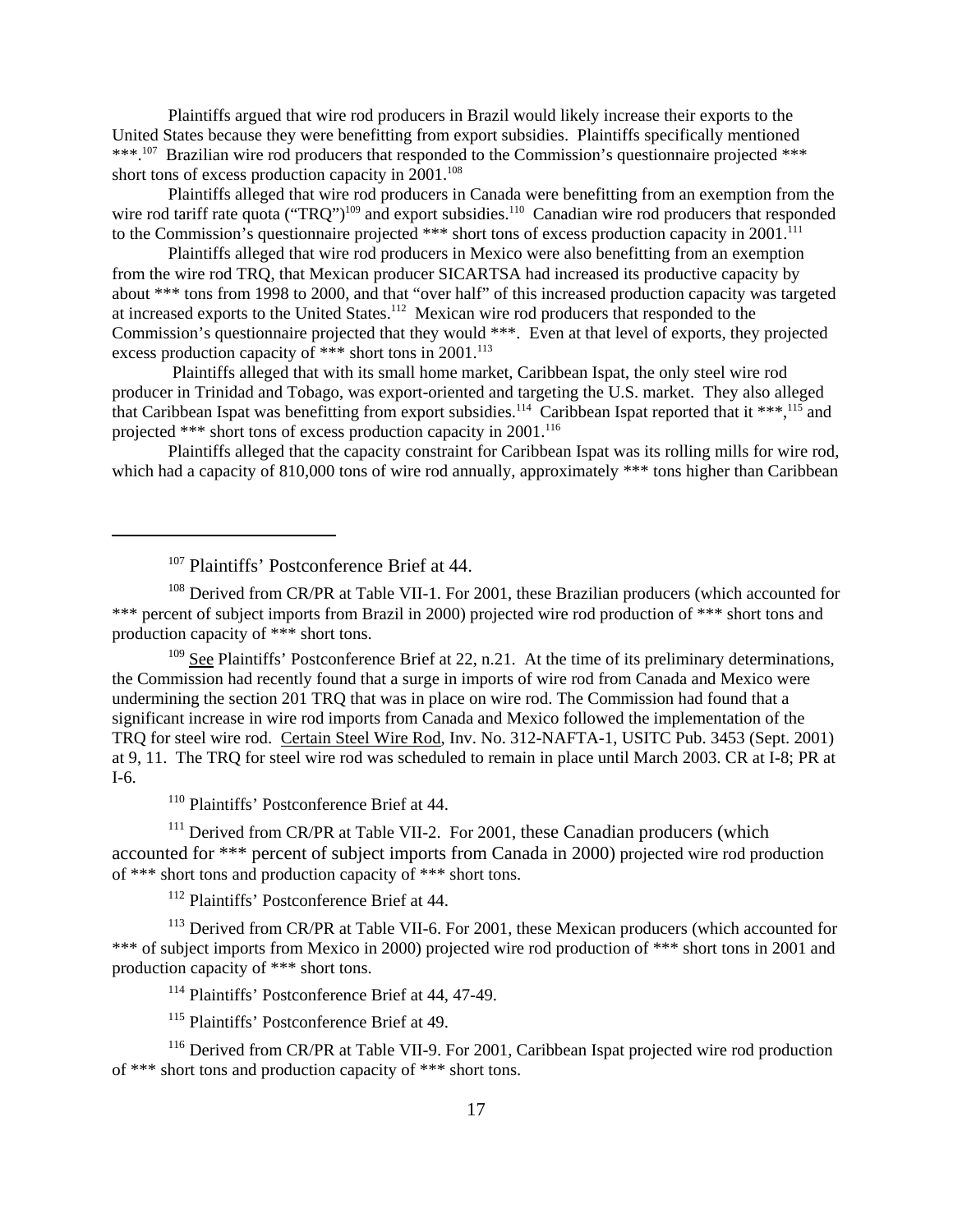Ispat's reported capacity of \*\*\* short tons.117 Plaintiffs further alleged that Caribbean Ispat produced only 695,000 tons of wire rod annually, "leaving 100,000 tons available for increased production and export to the United States."118

In total, the record shows excess production capacity from these four countries that could be directed towards the U.S. market in 2001 of 401,338 short tons, based on reported projected production and capacity. If Plaintiffs' allegation regarding Caribbean Ispat's true capacity is taken into account, the unutilized capacity in these four countries increases to 484,074 short tons. We note that wire rod producers in these countries have the incentive as well as the ability to increase their exports to the United States. In fact, producers in Mexico and Trinidad and Tobago reported plans to \*\*\*.

We conclude that decreased U.S. demand and increased competition from other subject countries make it unlikely that subject imports from South Africa will increase their share of total imports in the imminent future. During the statutory negligibility period, subject imports from South Africa were 79,541 short tons, 2.6 percent of total imports of 3,086,932 short tons.119 We find no evidence that subject imports from South Africa would continue to increase from this point at the same rate at which they increased from 1998 to 2000. To the contrary, the record supports our conclusion that this rate of increase has slowed considerably, commensurate with declining U.S. demand.

However, should total imports of wire rod increase more than marginally in the imminent future, they are much more likely to come from Brazil, Canada, Mexico or Trinidad and Tobago than South Africa. These countries have significantly increased their imports to the United States and their collective import share over the period of investigation. Plaintiffs themselves argued that total imports and specifically imports from these countries would increase in the future. Wire rod producers in these countries have either increased production capacity, allegedly receive export subsidies, or have other incentives to increase their exports to the United States.

We conclude that there is no potential that subject imports from South Africa will exceed the applicable individual statutory negligibility threshold of three percent of total wire rod imports in the imminent future, and that they will remain at approximately 2.6 percent of total imports in the imminent future.

<sup>&</sup>lt;sup>117</sup> Plaintiffs' Postconference Brief at 49.

<sup>&</sup>lt;sup>118</sup> Plaintiffs' Postconference Brief at 49. Plaintiffs cited to an Securities and Exchange Commission registration statement to support its capacity allegation. Id.

 $119$  In the administrative proceedings before us, Plaintiffs did not argue that subject imports specifically from South Africa would imminently exceed the negligibility threshold. Rather, they argued that subject import volumes from certain countries had recently fluctuated above and below the negligibility threshold, and therefore, the Commission should find that all subject imports were nonnegligible.

Plaintiffs focused on fluctuations in subject import levels from Indonesia and Germany, both of which the Commission found to be non-negligible in its preliminary determinations. Plaintiffs' Postconference Brief at 12-13.

As stated in our original determination, subject imports from South Africa were never above three percent over the period of investigation. Pursuant to the statute, we do not rely on speculation that they may rise above that level in the future.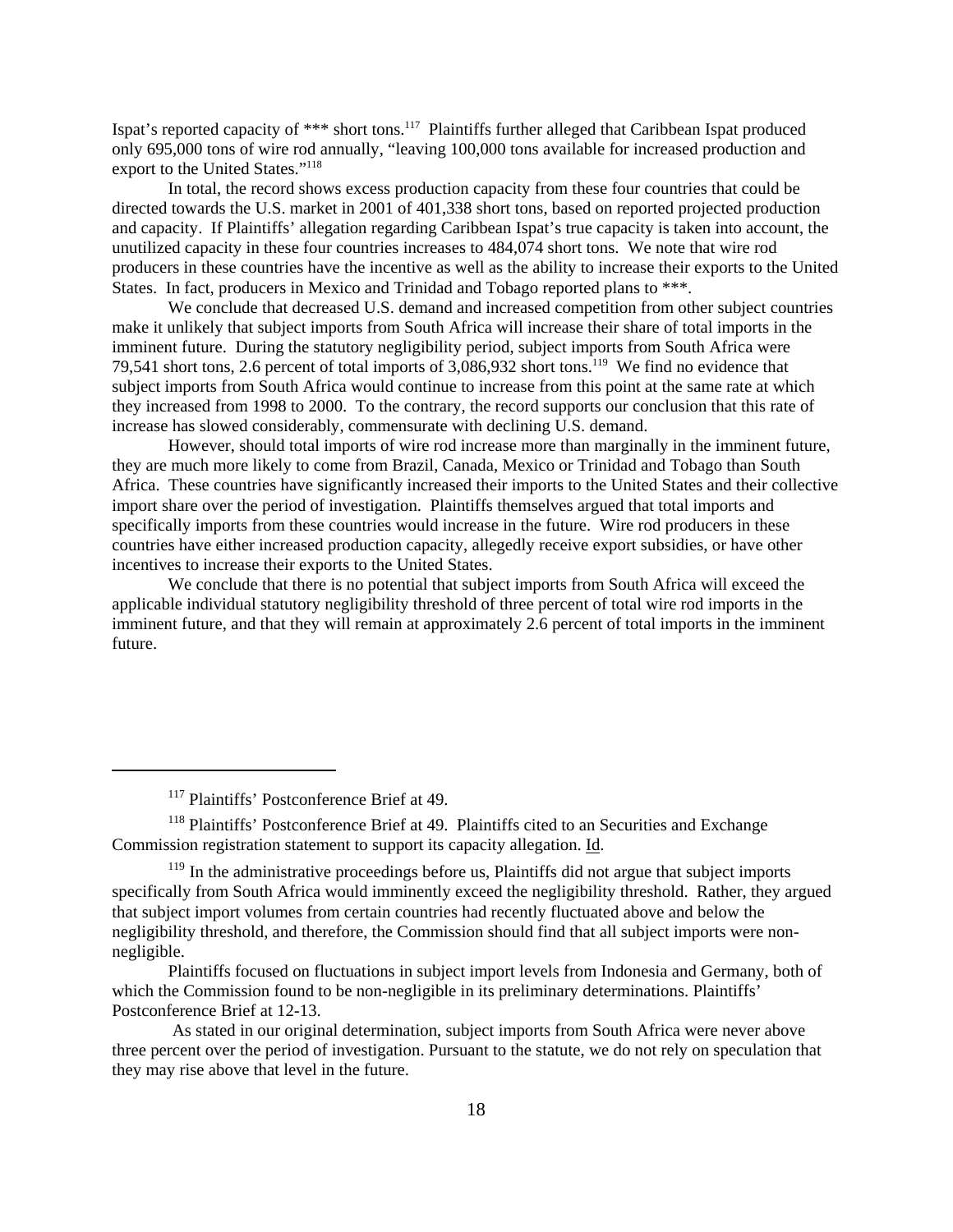- b. There is no potential that aggregate subject imports from Egypt, South Africa and Venezuela will imminently exceed seven percent of total imports of wire rod to the United States.
	- (I) Actual Aggregate Imports and Imports from Other Countries.

We begin our analysis with a consideration of our data on actual imports from Egypt, South Africa and Venezuela, and actual total imports. These data reflect that over the statutory negligibility period subject imports from Egypt, South Africa and Venezuela in the aggregate equaled 6.1 percent of total wire rod imports, well below the statutory threshold. Our import data show that after increasing from 1998 to 1999, the aggregate volume of subject imports from these three countries, as well as their ratio to total imports, consistently declined after 1999. Aggregate subject imports from these countries totaled 187,767 short tons in the statutory August 2000 to July 2001 period.<sup>120</sup> Aggregate subject imports from these three countries were 133,740 short tons in 1998, 211,978 short tons in 1999, and 197,849 short tons in 2000. They were 69,464 short tons in interim 2001 as compared to 75,696 short tons in interim 2000. Thus, in the aggregate, the volume of subject imports from these three countries exhibited a downward trend since 1999.<sup>121</sup> The ratio of these aggregate subject imports to total imports was 6.1 percent in the August 2000 to July 2001 period.<sup>122</sup> This ratio also exhibited a downward trend since 1999: it was 5.4 percent in 1998, 7.5 percent in 1999, and 6.4 percent in 2000. This ratio was 5.1 percent in interim 2001 as compared to 5.6 percent in interim  $2000$ <sup>123</sup>

As stated above, the SAA provides guidance that the Commission is to consider whether aggregate subject imports from Egypt, South Africa and Venezuela in the statutory period were increasing at a rate that indicated that they would imminently exceed the negligibility threshold of seven percent. They are not increasing at such a rate. In calendar year 2000, aggregate subject imports from Egypt, South Africa and Venezuela were 197,849 short tons.<sup>124</sup> In the statutory negligibility period, they were 187,767 short tons, a decline of 10,082 short tons.<sup>125</sup>

We also note that, as discussed in our individual negligibility analysis with respect to South Africa, total imports increased from 1998 to 2000, at an average increase of 301,750 short tons per annum, making it increasingly unlikely that aggregate subject imports from Egypt, South Africa and Venezuela would increase their share of total imports.

### (ii) Potential Aggregate Imports and Imports from Other Countries.

We have also considered potential imports from Egypt, South Africa and Venezuela, as well as from other countries, in the imminent future.

With respect to Egypt, subject import volume fell overall from 49,487 short tons in 1998 to 37,480 short tons in 2000. Its ratio to total imports fell overall from 2.0 percent of total imports in 1998

- $122$  CR/PR at Table IV-2.
- <sup>123</sup> CR/PR at Table IV-1.
- $124$  CR/PR at Table IV-1.

 $120$  CR/PR at Table IV-2.

 $121$  CR/PR at Table IV-1.

<sup>&</sup>lt;sup>125</sup> Derived from CR/PR at Table IV-2.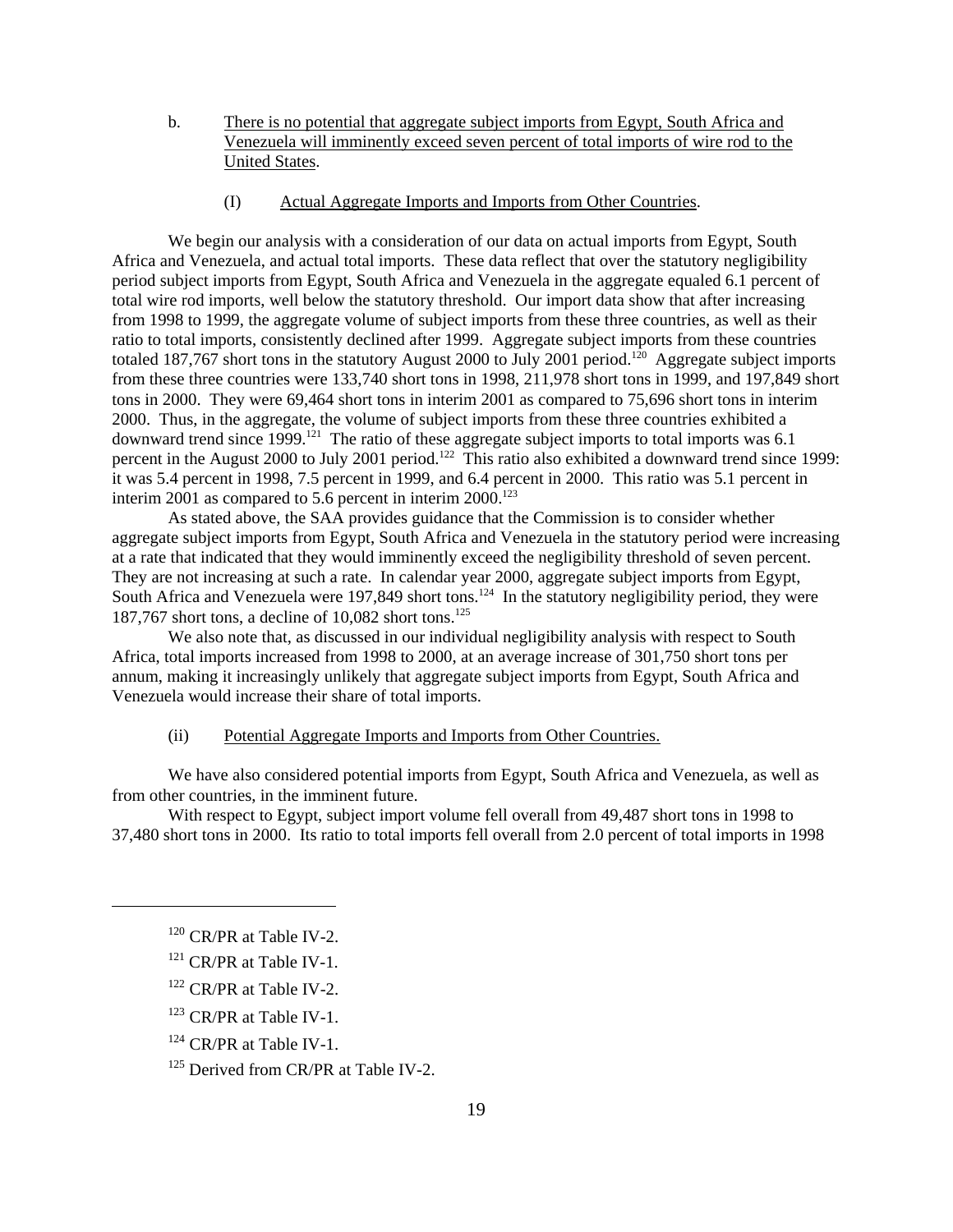to 1.2 percent in 2000, and it was 1.4 percent in the statutory negligibility period.<sup>126</sup> Exports from the responding Egyptian wire rod producer, Alexandria National Iron & Steel ("ANSDK"), accounted for approximately \*\*\* percent of subject imports from Egypt to the United States in 2000, based on official Commerce statistics. ANSDK projected exports of \*\*\* short tons of wire rod to the U.S. market in 2001 and 2002, which is lower than its imports during the statutory period. It has no plans to expand its production capacity in the imminent future. Its projected capacity utilization for 2001 and 2002 is \*\*\*. Its inventories have been \*\*\*.127

We conclude that subject imports from Egypt will account for at most approximately 1.4 percent of total wire rod imports in the imminent future. ANSDK's reported capacity utilization levels and inventory levels are consistent with this conclusion.

With respect to Venezuela, we note that subject imports from this country have been decreasing since their peak in 1999. In calendar year 2000 they were 84,957 short tons and during the statutory negligibility period they were 65,429 short tons. Subject imports from Venezuela were significantly lower in interim 2001 (20,724 short tons) than in interim 2000 (48,440 short tons). Thus, our import data reflect a strong downward volume trend for subject imports from Venezuela since 1999.

One wire rod producer from Venezuela, Sidor, responded to our questionnaire. Exports from Sidor accounted for \*\*\* percent of subject imports from Venezuela, based on official Commerce statistics. Sidor projects capacity utilization of \*\*\* percent in 2001 and \*\*\* percent in 2002. Sidor's end-of-period inventories decreased from 1998 to 2000, although they were higher in interim 2001 than in 2000. Sidor's projected inventories are below 1998 levels. Although Sidor projected higher exports to the United States in 2001 and 2002 than in 2000, these projections are inconsistent with the downward trend in import data, as well as Sidor's own lower production projections in 2001 and 2002, as compared to 2000.<sup>128</sup>

We conclude based on our analysis of all of the foregoing evidence that wire rod imports from Venezuela will remain at approximately 2.1 percent of total imports in the imminent future.

We have already discussed potential wire rod imports from South Africa, and concluded that they would remain at approximately 2.6 percent of total imports in the imminent future.

Under this analysis, aggregate subject imports from Egypt, South Africa and Venezuela would, in aggregate, account for approximately 6.1 percent of total imports in the imminent future. Our conclusion is bolstered by additional factors discussed earlier with respect to South Africa that would tend to limit any growth in the ratio between aggregate subject imports from these three countries and total wire rod imports. Total wire rod imports increased significantly over the period of investigation, making it increasingly difficult for any increase in already low aggregate subject imports from these three countries to represent a larger proportion of total imports. The U.S. market has become more competitive, with demand having recently decreased at the same time as total imports rose. Wire rod producers in Brazil, Canada, Indonesia, Mexico and Trinidad and Tobago have a variety of incentives to increase their presence in the U.S. market.<sup>129</sup> To the extent that there is any increase in total imports at all in the

 $128$  CR/PR at Table VII-8. We note that Sidor's reported actual exports of wire rod in 1998, 1999, and interim 2001 \*\*\* the official import statistics for imports from Venezuela, even though Sidor reportedly does not account for \*\*\* wire rod production in Venezuela. In light of these discrepancies, we have relied primarily on the official import data.

 $129$  As discussed earlier, wire rod producers in Brazil, Canada, Mexico and Trinidad and Tobago projected significant excess production capacity of over 400,000 short tons in 2001. We find that these

<sup>&</sup>lt;sup>126</sup>CR/PR at Table IV-1 and Table IV-2.

<sup>&</sup>lt;sup>127</sup> CR/PR at Table VII-3.